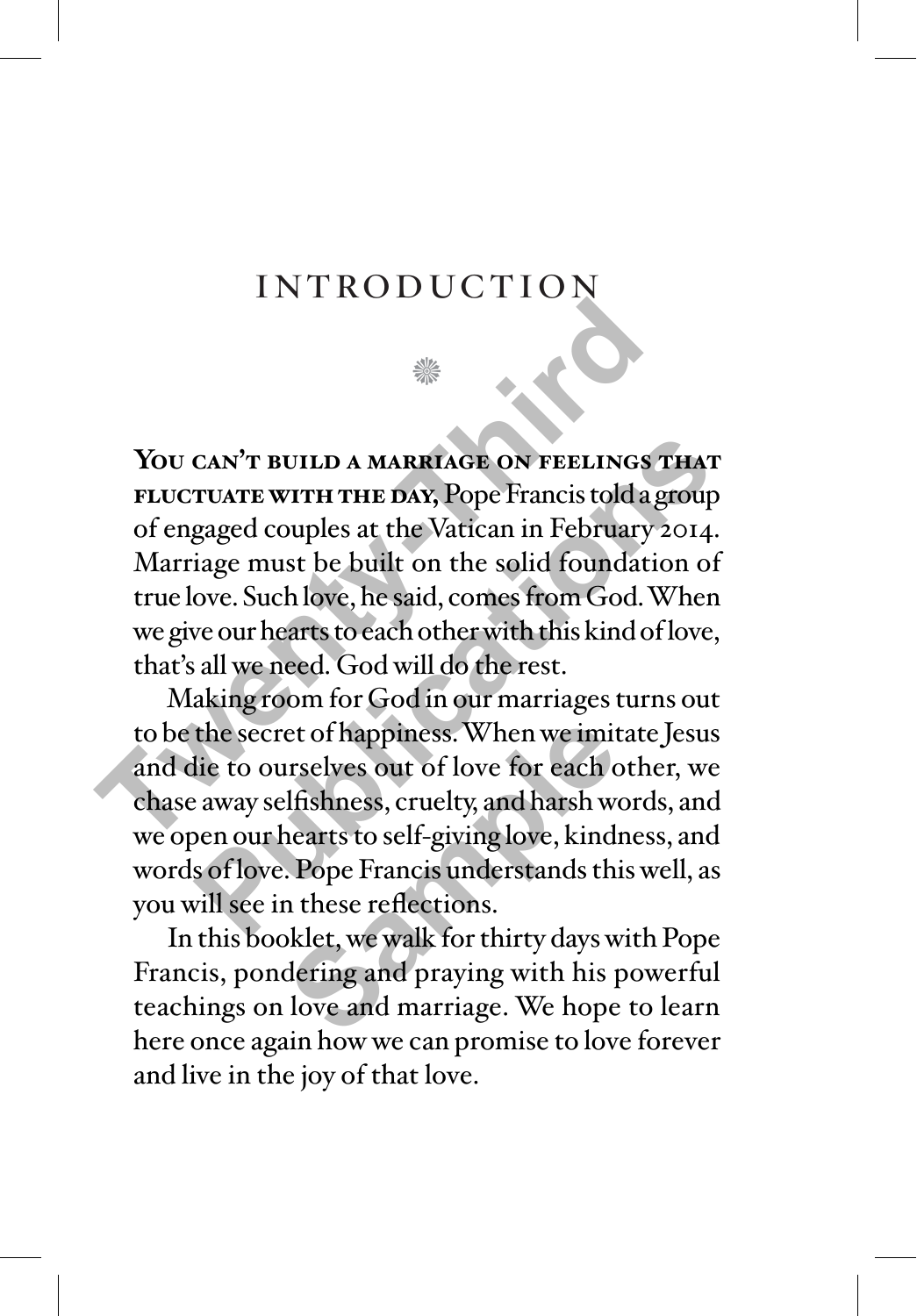# *Acknowledgments*

The material in this booklet was prepared by the pastoral support team at 23rdpublications.com.; the quotes from Pope Francis are summarized here unless they appear in quotation marks. The material in this booklet was prepared by the<br>pastoral support team at 23rdpublications.com.;<br>the quotes from Pope Francis are summarized<br>here unless they appear in quotation marks.<br>The credits for the quotes<br>from Pope

The credits for the quotes from Pope Francis can be found at http://store.pastoralplanning.com/whpofrsaablo.html.

Cover photo: Stefano Spaziani

Copyright © 2015 Twenty-Third Publications, a division of Bayard; One Montauk Avenue, New London, CT 06320. 860-437-3012 or 800- 321-0411, www.23rdpublications.com. No part of this publication may be reproduced in any manner without prior written permission of the publisher. All rights reserved. unless they appear in quotation marks.<br>
credits for the quotes<br>
Pope Francis can be found at<br> *Publications Appears*<br> *Publications Spaziani*<br>
Publications,<br>
Therefore, Stefano Spaziani<br>
Publications,<br>
Publications,<br>
Publi tefano Spaziani<br>15 Twenty-Third Publications,<br>2013, One Montauk Avenue,<br>2013 - 2022 or 800-31<br>3rdpublications.com. No part of<br>may be reproduced in any manner<br>ritten permission of the publisher.

ISBN 978-1-62785-089-6  $\blacksquare$  Printed in the U.S.A.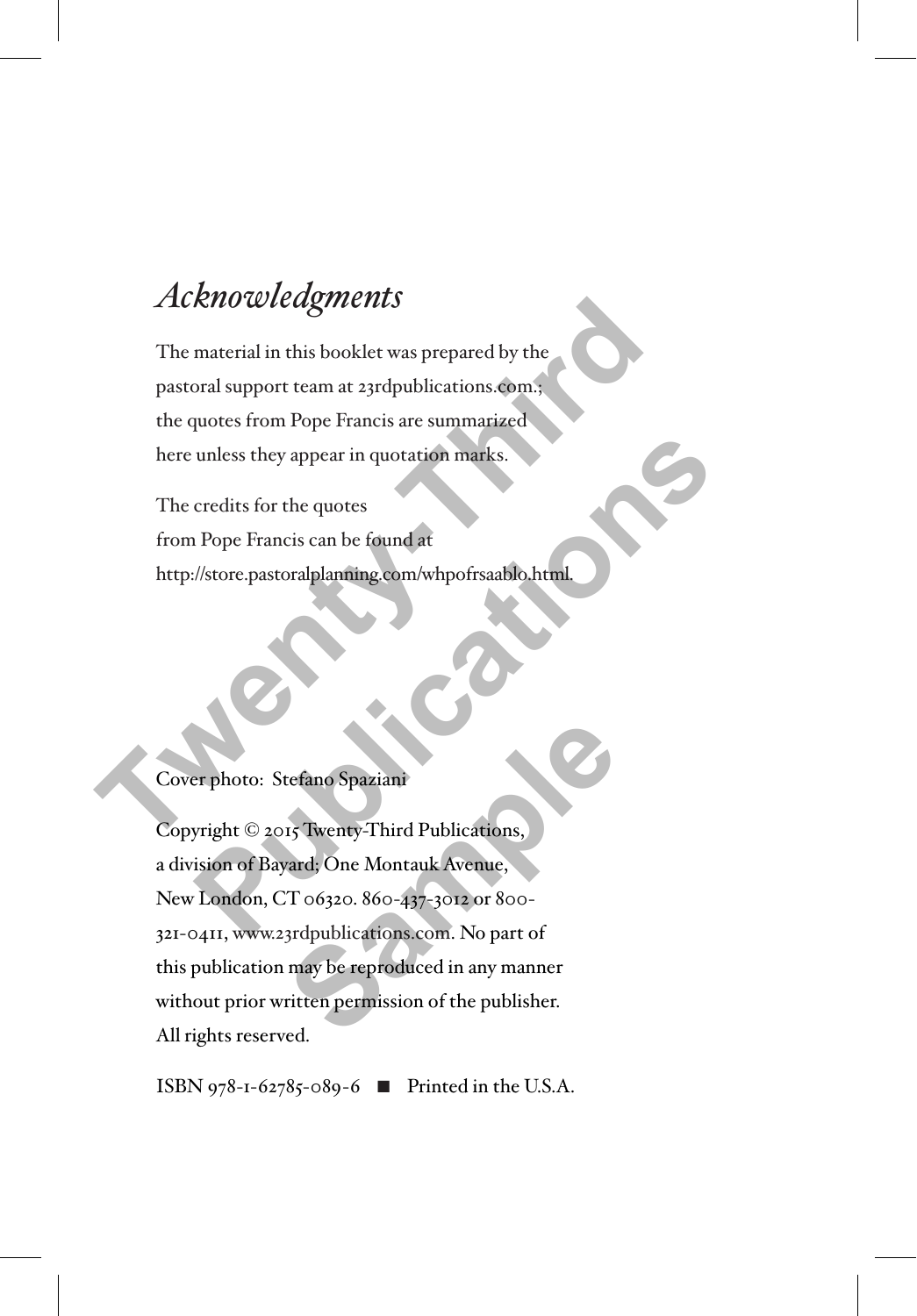# 1 FAMILIES ARE FUNDAMENTAL

*Building strong families is how we create a strong society. It is in the family that we learn to live with others despite our differences. Here we belong to each other. And this is the place where parents pass on the faith to their children.*

Pope Francis reminds us that the family is the "first church" in which faith is passed from one generation to the next as we experience love, forgiveness, and generosity with each other. When we learn about these things in our home, we also begin to see God's presence and grace there. Indeed, what a privilege to share daily life when we live it as a faith experience. It is in the *family that we tearn to twe with other*<br>
our differences. Here we belong to each other. An<br>
the place where parents pass on the faith to their c<br>
Pope Francis reminds us that the family is t<br>
church" in which ope Francis reminds us that the family is the "fir<br>
nurch" in which faith is passed from one generatio<br>
the next as we experience love, forgiveness, ar<br>
nerrosity with each other. When we learn above<br>
nese things in our ho

#### **PONDER**

To whom am I called as family? How do I share my faith with them? How do I show them that I believe God loves me and extends that love through me to them? am I called as family? How do<br>them? How do I show them t<br>s me and extends that love the<br>seph and Mary, open our hearts t<br>siy. Give us the courage we need t

#### **PRAY**

*Dearest Joseph and Mary, open our hearts to the beauty of our family. Give us the courage we need to love each other above ourselves. Amen.*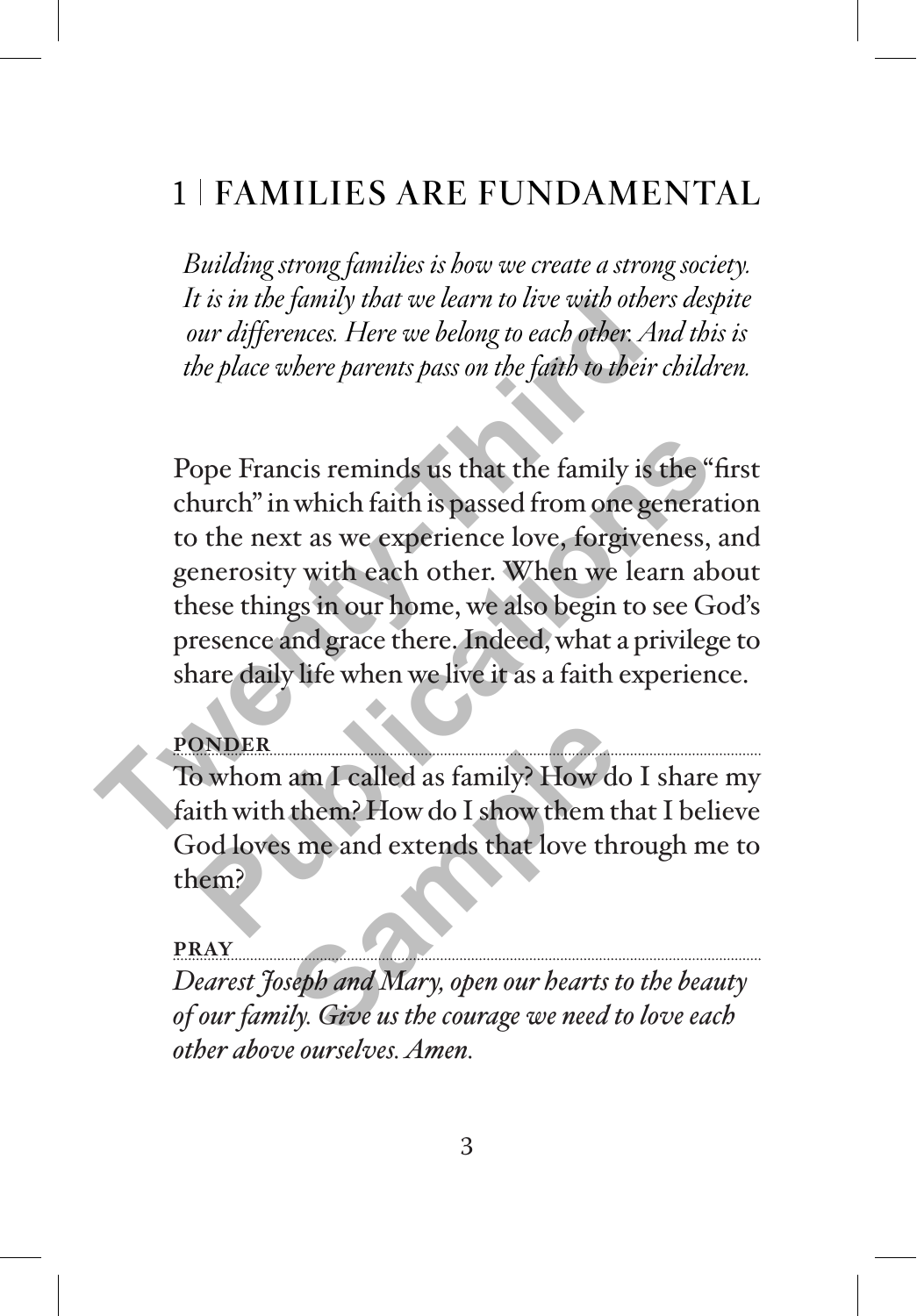# $2$  A COMMON STORY

*It is significant that each and every one of us experiences the basic need of stable love, an open door, and someone else with whom we plan and share the story of our lives.* 

Pope Francis points to a deep desire on the part of every one of us, a desire to have a home. We want to be welcomed when we walk through the door. We want people there to know and love us. We want to share dreams, schemes, and hopes for the future with our dear and beloved ones. The daily events and activities of our family create our most important story, for in it we discover the hand of God touching us with love. the basic heed of stable love, an open abon; and som<br>else with whom we plan and share the story of our<br>Pope Francis points to a deep desire on the p<br>every one of us, a desire to have a home. We we<br>be welcomed when we walk pe Francis points to a deep desire on the part of<br>ry one of us, a desire to have a home. We want to<br>welcomed when we walk through the door. We<br>nt people there to know and love us. We want<br>share dreams, schemes, and hopes f

## **PONDER**

Think back over the last month or two of your family life. How have you shared dreams and hopes together? How have you experienced the hand of God touching you? Example 18 and the same of the last month or two or<br>
We have you shared dreams and<br>
Whave you experienced the ha<br>
Samples 18 and 18 and 18 and 18 and 18 and 18 and 18 and 18 and 18 and 18 and 18 and 18 and 18 and 18 and 18

#### **PRAY**

*Mary, mother of Jesus and our mother too, help us create a home where the desires of our hearts are met with faith. Guide us to your Son, whose love we share. Amen.*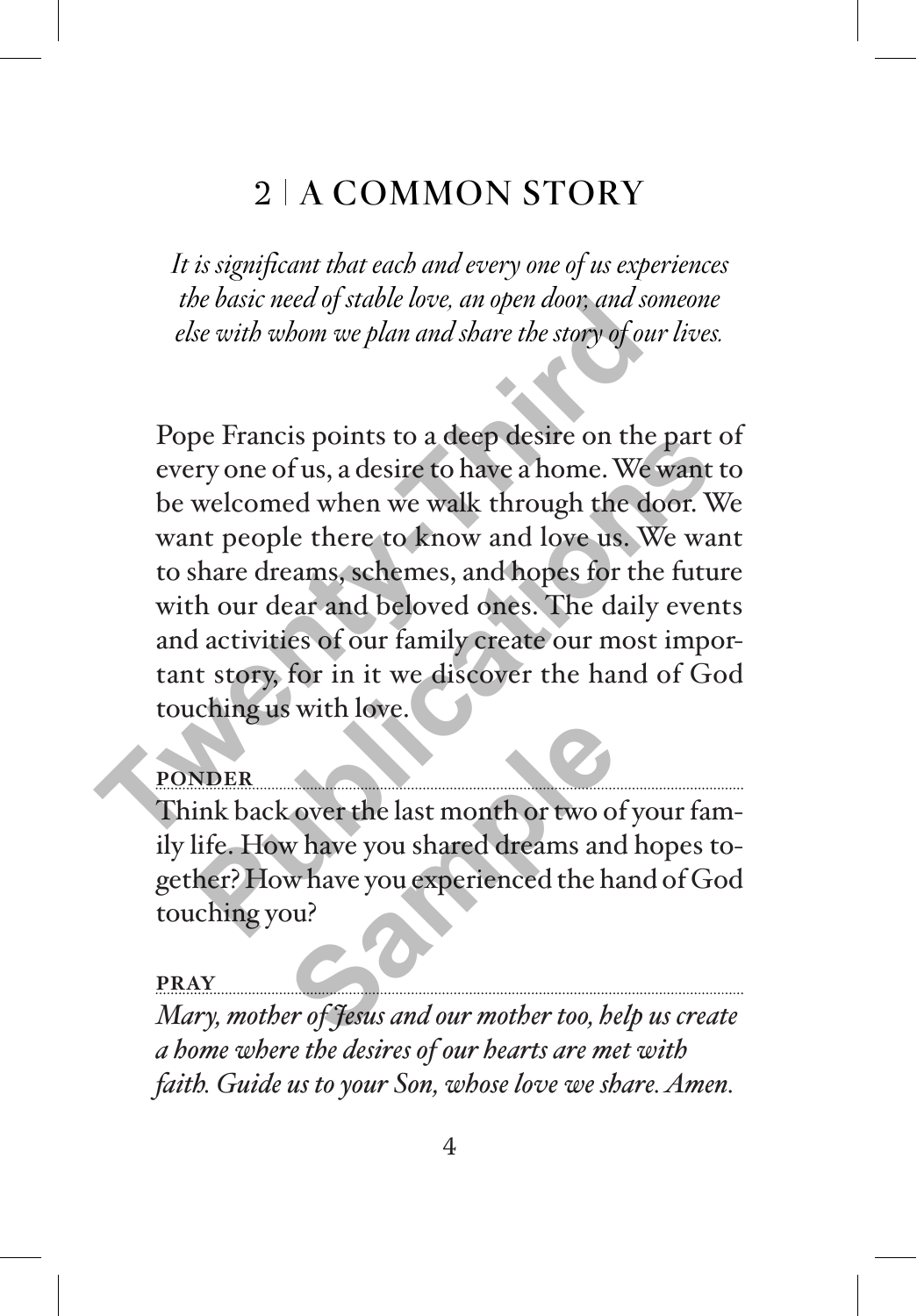## 3 THE SCHOOL OF HUMANITY

*The family is the place where we learn to be fully human. The shared life that spouses create is the basis of this. How families embrace children, how they protect each other, and how they bring the generations together are the beautiful outcomes of this.* 

Pope Francis reminds us that how a family lives together is very important. It's not enough to simply remain faithful and together. We must also create a "community of life" in which all our family members can prosper. This is the "domestic church" of which Vatican II spoke so eloquently. *Thuman. 1 be spared ufe that spokes create is the of this. How families embrace children, how if protect each other, and how they bring the gener together are the beautiful outcomes of this embrace of this embrace of this* ope Francis reminds us that how a family lives to<br>
ether is very important. It's not enough to simp<br>
main faithful and together. We must also create<br>
community of life" in which all our family membe<br>
an prosper. This is th

#### **PONDER**

What can you do to make more vital each of the pope's suggestions in the quote above? How can you build a "domestic church" in your home? **Sample 19 and 19 and 19 and 19 and 19 and 19 and 19 and 19 and 19 and 19 and 19 and 19 and 19 and 19 and 19 and 19 and 19 and 19 and 19 and 19 and 19 and 19 and 19 and 19 and 19 and 19 and 19 and 19 and 19 and 19 and 19 a** 

**PRAY**

*We welcome you into our home, O Lord, and we open ourselves to the grace of your love. We offer you our very lives in thanks. Amen.*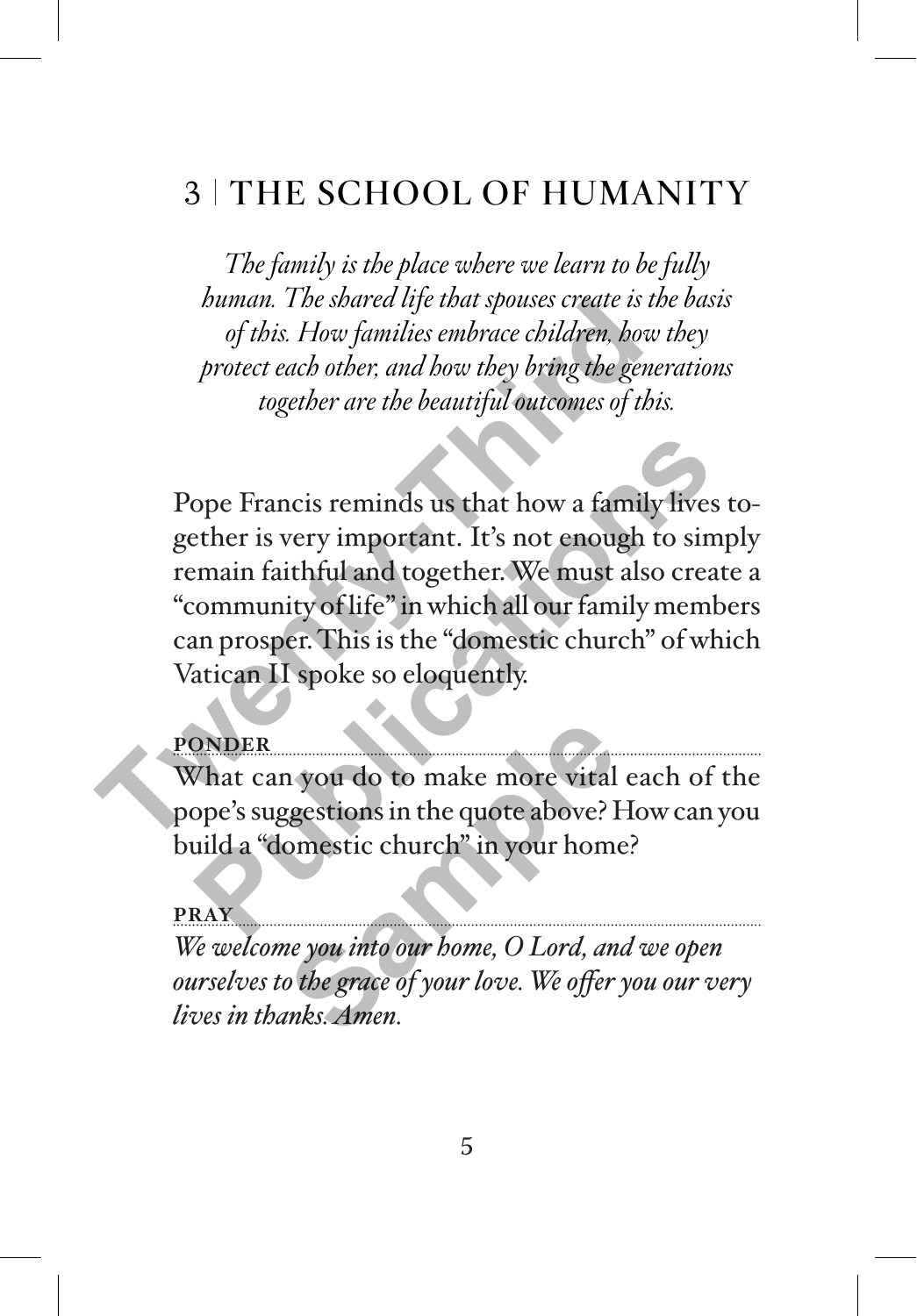# 4 STAY CLOSE TO THE LORD

*Don't be afraid to make a strong commitment of love and embrace marriage. Let your love grow deeper and bring the Lord into your lives; prepare yourselves well to be a married couple, but then trust that Jesus remains with you. He is part of your family, and he does not leave you alone. Embrace him.*

Here Pope Francis is speaking to engaged couples, but his advice is good for us all. God is love; when we love each other as spouses, we are *in God*. Marriage isn't merely a bond between two people; it is a community of love in which two people share God's eternal love. The Lord is within our marriage. and embrace marriage. Let your love grow ace<br>and bring the Lord into your lives; prepare yours,<br>well to be a married couple, but then trust that<br>Festus remains with you. He is part of your family<br>and he does not leave you and be does not leave you dome. Embrace bim.<br>
The Pope Francis is speaking to engaged couples.<br>
This advice is good for us all. God is love; when we<br>
e each other as spouses, we are *in God*. Marriage<br>
t merely a bond betw

### **PONDER**

If the source of our love is God himself, then how is that love part of daily life: forgiveness, generosity, turning the other cheek, and serving one another as spouses? Ce of our love is God himself<br>part of daily life: forgiveness,<br>other cheek, and serving one<br>*Explored to the source of our love. Help us t* 

#### **PRAY**

*Jesus, you are the source of our love. Help us to turn our hearts to you as we love one another. Fill us with your love. Amen.*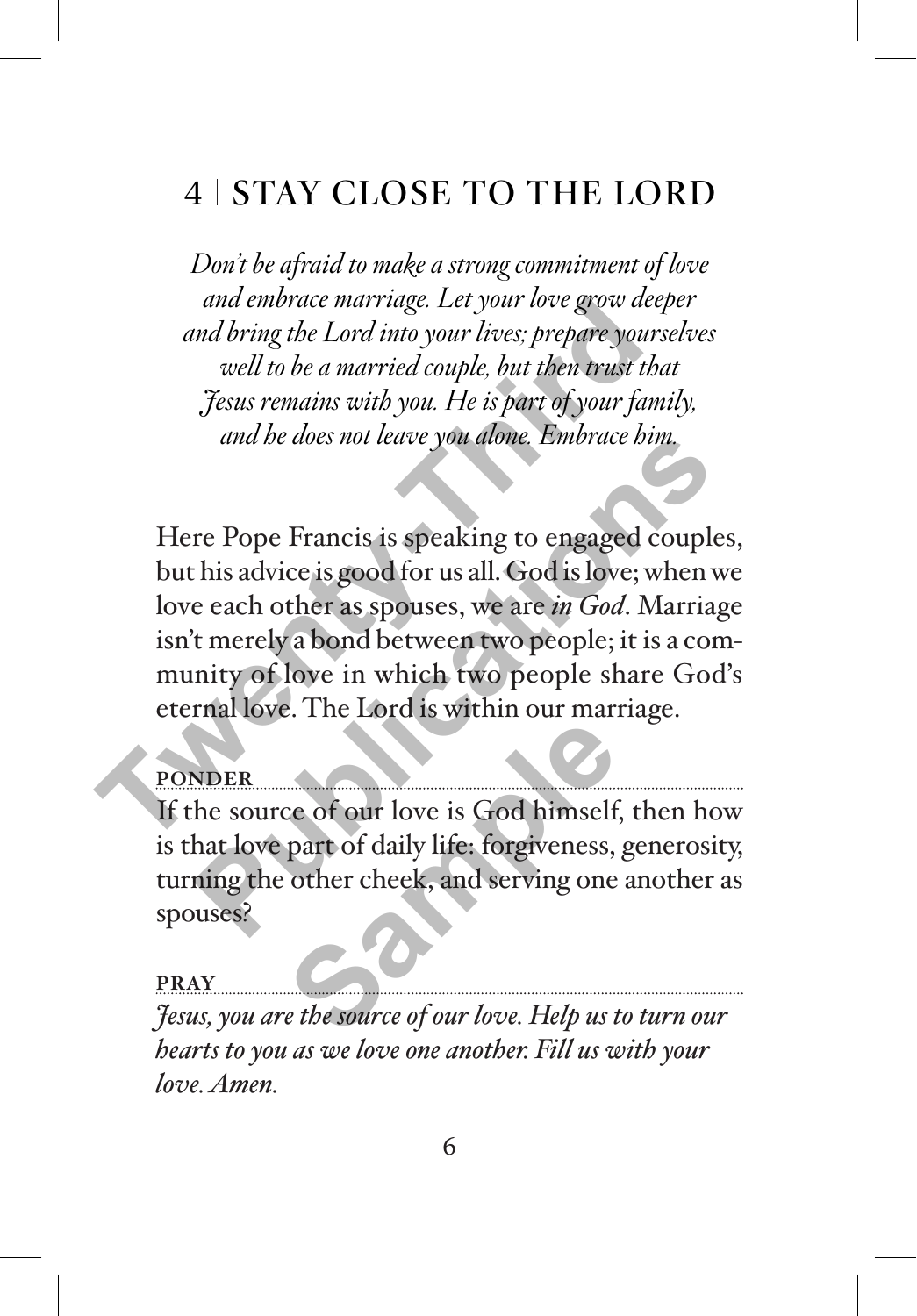# 5 | MARRIAGE IS A VOCATION

*When we marry, we are responding to the divine call that we love one another. The sacrament builds on the love that is already there because God has implanted it within us. Marriage comes from giving this love to each other; God's love remains the basis of it all.*

Everyone is called to love. It is a vocation, which means a "calling." And it is a gift. With this gift and with the certainty of this call, we can be certain in our marriage that God is present, as Pope Francis reminds us. There is no fear of anything; everything can be faced together! Even when times are bad, sickness surprises us, or pain is present, God remains with us, pouring love into our marriage. **Twenty-Third**  veryone is called to love. It is a vocation, which<br>eans a "calling." And it is a gift. With this gift are it in the certainty of this call, we can be certain<br>ur marriage that God is present, as Pope France<br>minds us. There

#### **PONDER**

God's presence is grace: a power to do what needs to be done. How do you experience this grace in your marriage? with us, pouring love into our<br>sence is grace: a power to do w<br>How do you experience this g<br>e, belp us to be more aware of you

**PRAY** *God of love, help us to be more aware of your presence between us as a couple and within our family and household. Amen.*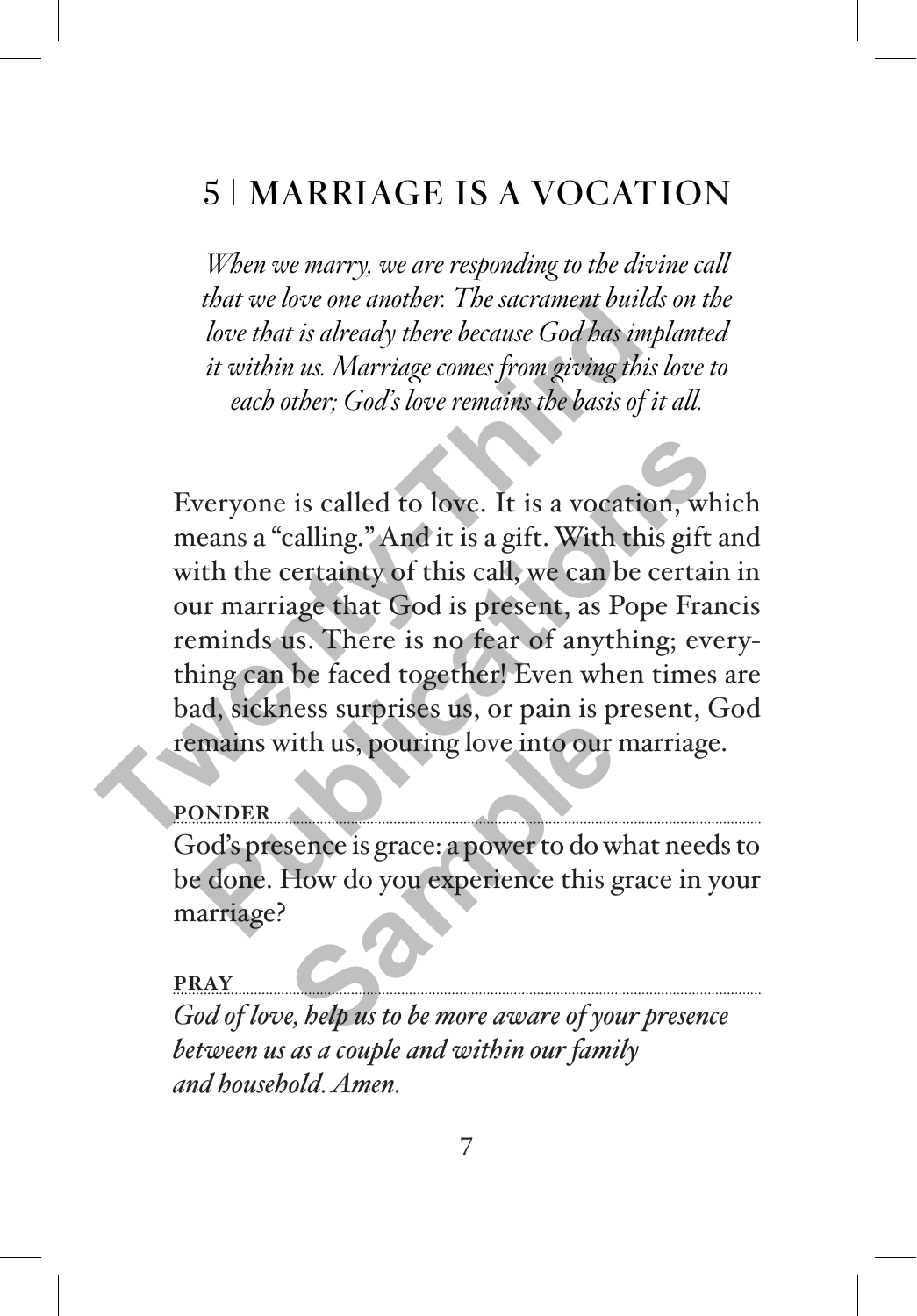## 6 OUR DAILY JOB

*Marriage is a daily task. The couple in love becomes intimately involved with each other, each acting like a goldsmith: the one polishes and refines the other, making each other into more beautiful women and men.* 

Isn't the simile that Pope Francis uses here a lovely one? In marriage, we become like a goldsmith, gently shaping and forming one another into being a better man or woman. Each act of forgiveness teaches forgiveness to the other. Each moment of romance shapes the heart for love. A shared meal, a tender touch, a shared laugh—each reminds us of the eternal and compassionate love of God. minately involved with each other, each acting is<br>goldsmith: the one polishes and refines the other, m<br>each other into more beautiful women and met<br>ISn't the simile that Pope Francis uses here a<br>one? In marriage, we become <sup>2</sup> the simile that Pope Francis uses here a lovely<br>
<sup>2</sup> In marriage, we become like a goldsmith, genshaping and forming one another into being<br>
etter man or woman. Each act of forgiveness<br>
ches forgiveness to the other. E

### **PONDER**

When was the last time you wrote a love note to your spouse? How do you express your love to each other? **EXECUTE:**<br>
When was the last time you wrote a love not<br>
your spouse? How do you express your love to<br>
other?<br>
FRAY<br>
Give us the courage to reach out to each other<br>
with open hearts, O Lord. Let our words always be

#### **PRAY**

*Give us the courage to reach out to each other words of love. Amen.*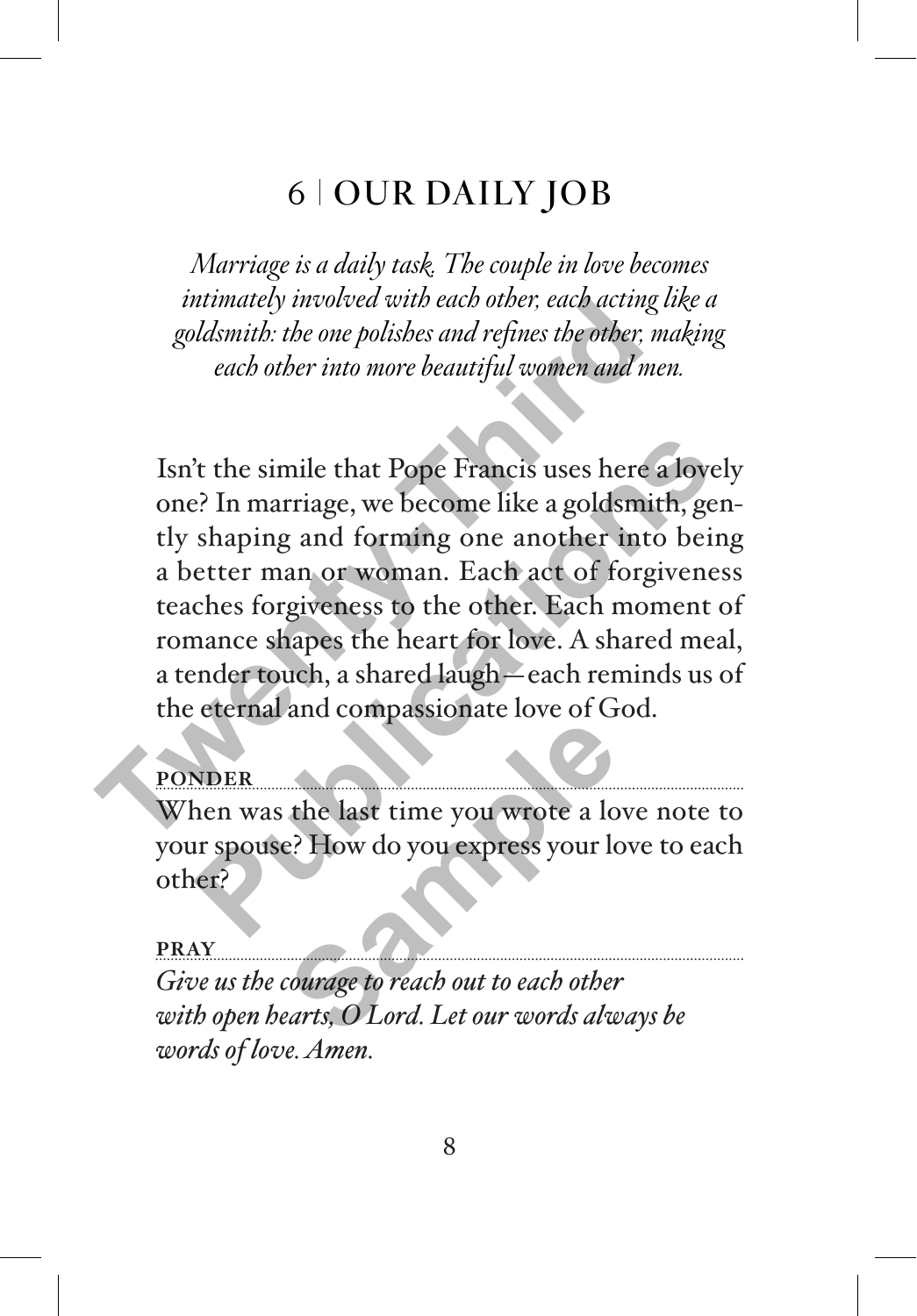# 7 BUILDING A HOME

*Growing in love is like building a house together. Little by little, the raw materials of love and life become something quite lovely. This is something that the couple must do with each other; they build their home together.*

The great insight of Pope Francis here is that love must be built. Just as one would build a house from the foundation to the roof, so we who marry also build a life of love. This is something one person cannot do without the other. We must both bring our hearts to this work. When we do that we also experience happiness and deep joy. We live in the trust of each other's love. Your love-house will not fall down! Little by little, the raw materials of love and life<br>something quite lovely. This is something that the<br>must do with each other; they build their home to<br>must be with each other; they build their home to<br>The great insight The great insight of Pope Francis here is that low ust be built. Just as one would build a house from the foundation to the roof, so we who marry alsuild a life of love. This is something one person can bot do without the

### PONDER

What steps can each of us take to build a more loving marriage? How can we open the door of our home and our hearts to allow God to dwell with us? ps can each of us take to build<br>age? How can we open the<br>lour hearts to allow God to dv<br>to flove and peace, enter our live<br>orce of divine love. Help us build

#### **PRAY**

*Holy Spirit of love and peace, enter our lives with the force of divine love. Help us build a home where you can live. Amen.*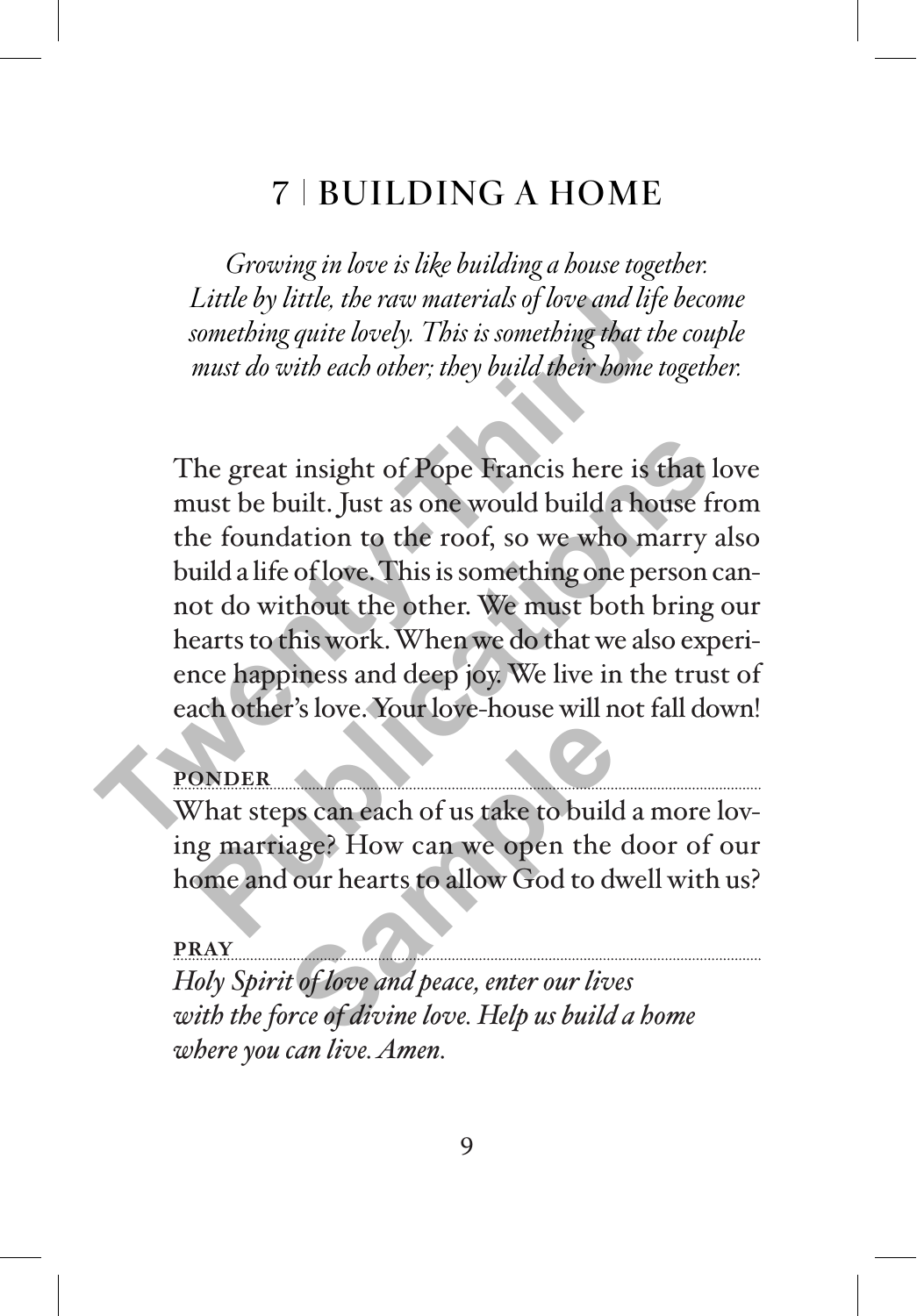# 8 LOVE IS THE ROCK

*Love is not a feeling. Feelings come and go with the days and weeks. Love is more. It is a commitment to live through good times and difficult ones, through sickness and health, through thick and thin. Love comes from only one source: God. God is the basis of true marriage.*

Love is not a feeling; it is a commitment. It is a decision. We choose the good of another: to be with him or her in good times and in bad. This is a decision, Pope Francis is telling us. It doesn't waver or weaken. It's not subject to the ebb and flow of feelings. When we allow the Lord to be within our commitment of love, we will find the strength to work through difficulties and emerge in peace. and weeks. Love is more. It is a communiment to through good times and difficult ones, through sice and health, through thick and thin. Love comes f only one source: God. God is the basis of true married only one source: G **Publication**<br> **Publication**: **Publication**: **Publication**: **Publication**. We choose the good of another: to be with<br>
n or her in good times and in bad. This is a de-<br>
ion, Pope Francis is telling us. It doesn't wave<br>
weak

#### **PONDER**

Have you made a decision for love? What does this decision lead you to do on behalf of your spouse? How do you survive challenging times in your life? gh difficulties and emerge in<br>aade a decision for love? What<br>ad you to do on behalf of you survive challenging times in<br>O God of love, the power to wor

#### **PRAY**

*Grant to us, O God of love, the power to work through difficulties when they arise and to trust in your loving grace. Amen.*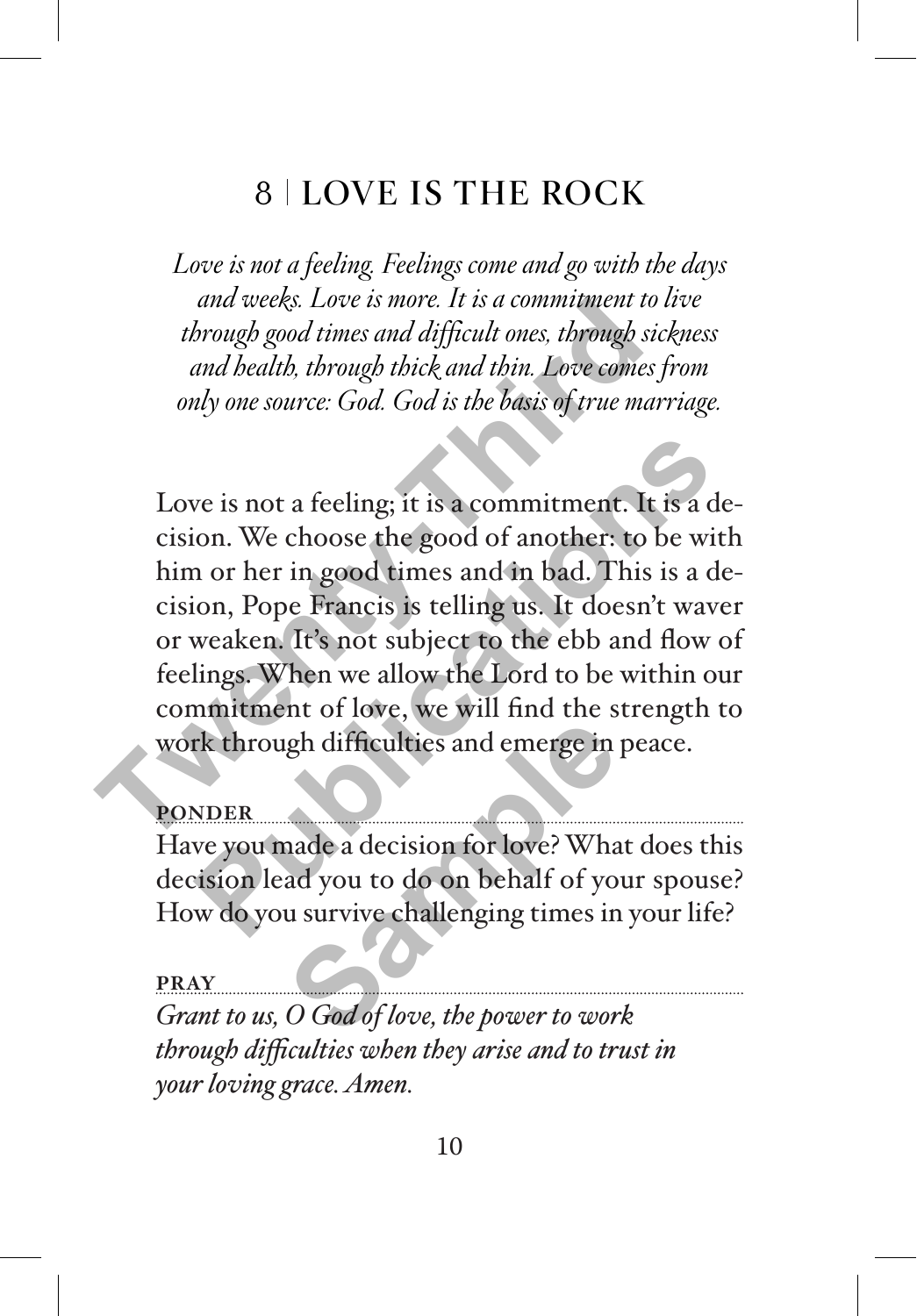## 9 | OUR DAILY LOVE

*In the wonderful prayer that Jesus taught us, we say, "Give us this day our daily bread." A married couple can truly say, "Give us this day our daily love."*

Daily love. Daily bread. Pope Francis reminds us that they are one and the same. As a couple, we fall into one another's arms each day, giving each other assurance, encouragement, attention, and affection. This is our daily bread, the bread of life. And it is also our daily love. We must decide to do this each day. We must say the words "I love you." *The us this day our daily bread. A m*<br>couple can truly say, "Give us this day our daily<br>Daily love. Daily bread. Pope Francis ren<br>that they are one and the same. As a couple<br>into one another's arms each day, giving ead<br>as Publication and the same. As a couple, we faith they are one and the same. As a couple, we faith to one another's arms each day, giving each oth surance, encouragement, attention, and affection his is our daily bread, the

#### **PONDER**

In what ways do you offer your spouse such daily love? How do you show your love, your trust in him or her, your affection? vays do you offer your spous<br>
v do you show your love, your<br>
ur affection?<br>
e courage to touch each other wite<br>
lp us to focus on each other's need<br>
men.

**PRAY**

*Give us the courage to touch each other with love, O God. Help us to focus on each other's needs above our own. Amen.*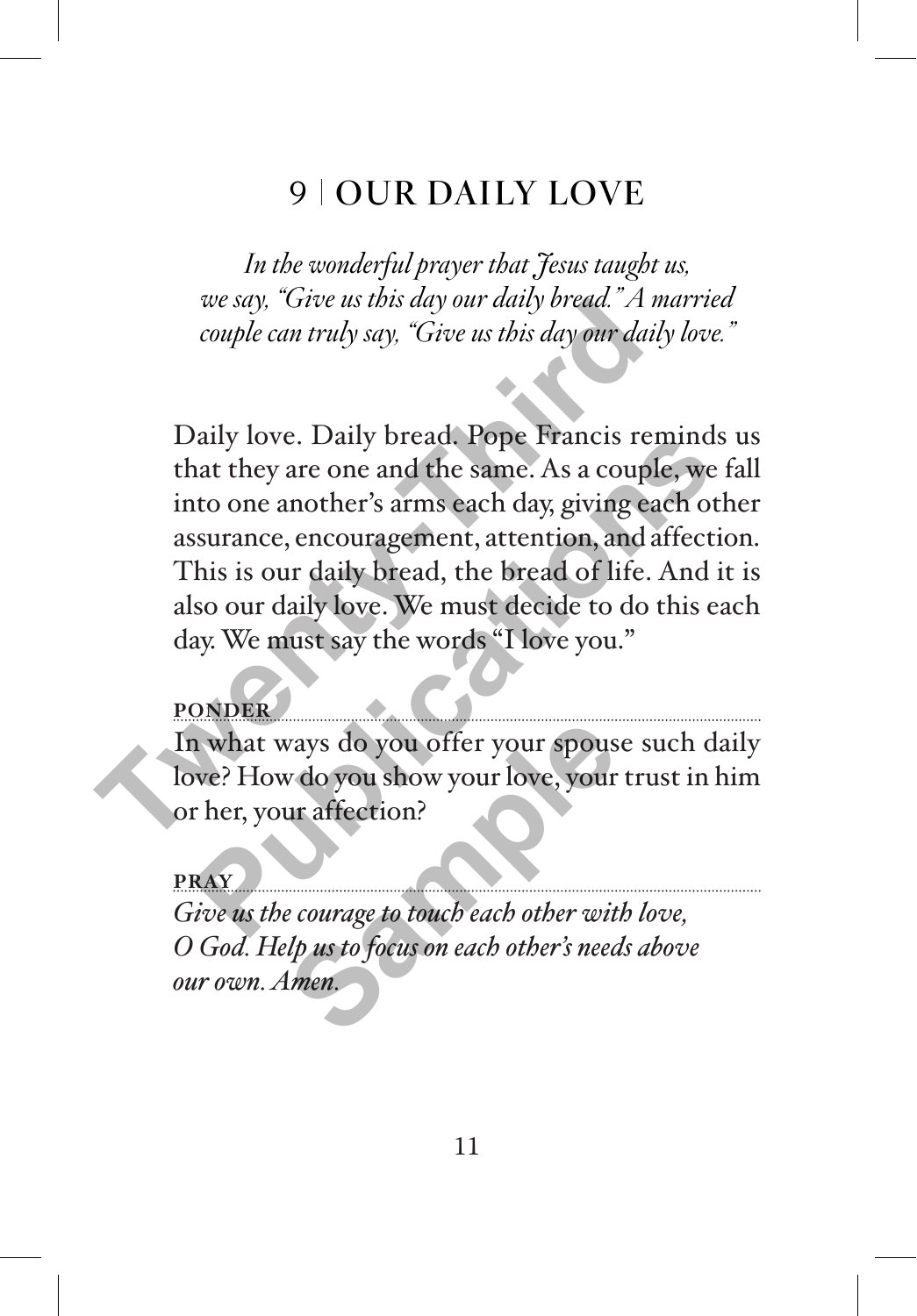# 10 A REFLECTION OF GOD

*God created us and gave us the ability to love each other. Our love, therefore, reflects God. When a married couple shares romance and deep sexual union, they fulfill what God intends: full and reciprocal love.*

Given the flood of sexual innuendo in our culture today, we may forget that sexual loving and intimacy is a gift from God and an outward sign of the sacrament of matrimony. We are created to love like this, both physically and emotionally. It is, as Pope Francis reminds us, our calling. Because it is so sacred, we should treat it as a holy moment in our lives. other: Our love, therefore, replects Goa. When a motion couple shares romance and deep sexual union, the fulfill what God intends: full and reciprocal lot<br>fulfill what God intends: full and reciprocal lot<br>colay, we may for Francis Comparent Contract Comparent Comparation and the sexual loving and inti-<br>cy is a gift from God and an outward sign of the<br>rament of matrimony. We are created to love<br>e this, both physically and emotionally. It is,

#### **PONDER**

How does your intimacy as a couple reflect the face of God? How does it unite you and make you one?

#### **PRAY**

*You are the source of unity and love, O God. Pour into us the desire to love with passion and tenderness, as you also love us. Amen.* **Sample 1999**<br>
Sample 1999<br>
Sample 1999<br>
Sample 1999<br>
Sample 1999<br>
Sample 1999<br>
Sample 1999<br>
Sample 1999<br>
Sample 1999<br>
Sample 1999<br>
Sample 1999<br>
Sample 1999<br>
Sample 1999<br>
Sample 1999<br>
Sample 1999<br>
Sample 1999<br>
Sample 1999<br>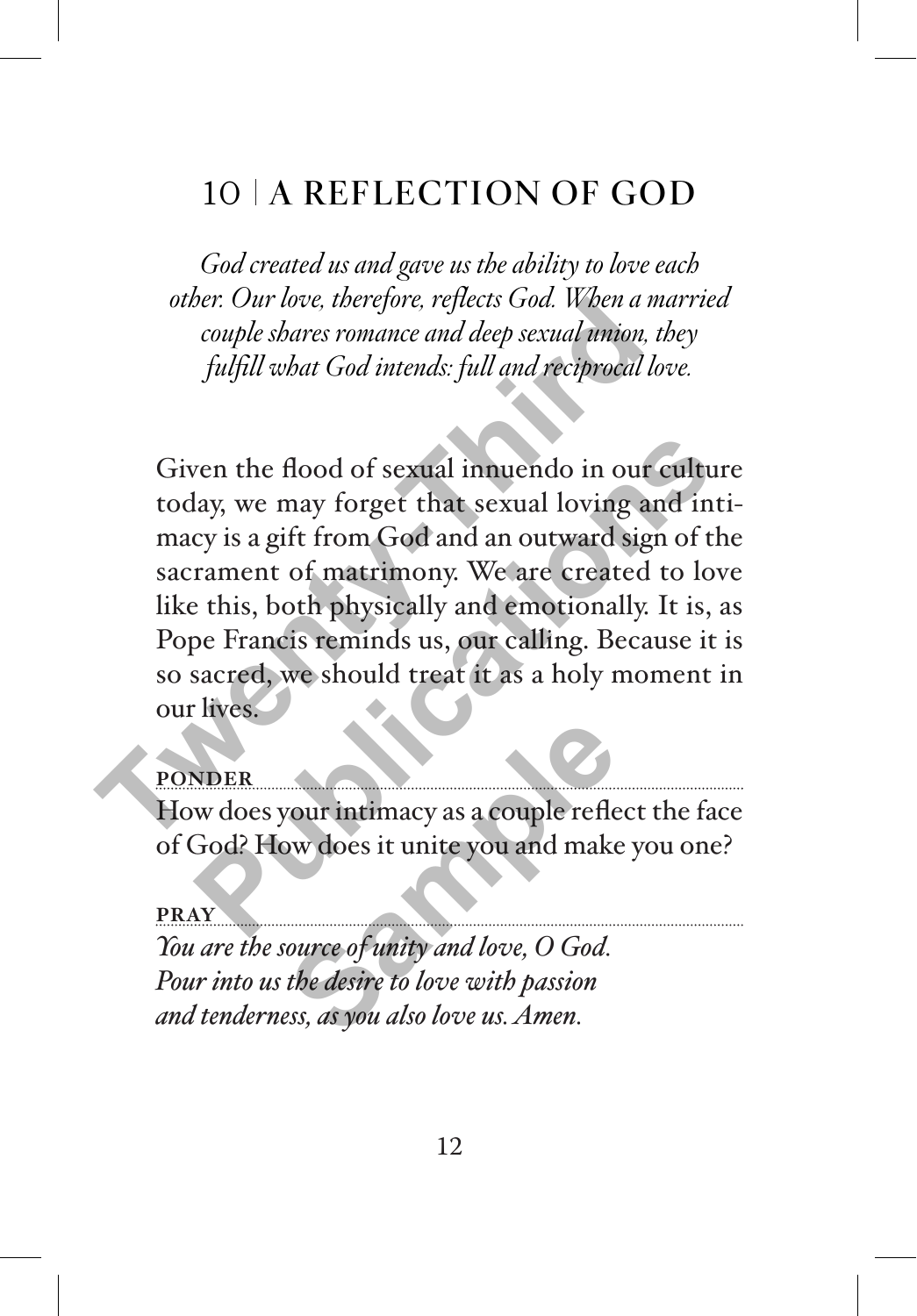## 11 A DIVINE GIFT

*When we ask each other gently for the favors of daily life, we show each other both respect and kindness. When we thank each other, we acknowledge that our spouse is a gift from God for which we are eternally grateful.* 

Pope Francis is speaking here to engaged couples as they prepare to marry, but he reminds us all that our spouse is given to us as a gift. He or she is sent into our lives to fulfill and complete us. For our part, then, we are grateful for this gift. We recognize the ways in which God is touching us through this person and receive this gift thankfully. When we thank each other vota respect and kinane<br>When we thank each other, we acknowledge that o<br>is a gift from God for which we are eternally gr<br>Pope Francis is speaking here to engaged<br>as they prepare to marry, but he re ope Francis is speaking here to engaged couplist they prepare to marry, but he reminds us all the ur spouse is given to us as a gift. He or she is set to our lives to fulfill and complete us. For our paramen, we are gratef

#### **PONDER**

What specific gifts has your spouse brought into your life? How has God touched you through your spouse?

**PRAY** *Thank you, O God of love, for my spouse. Help us to be a sign to the world of the presence of your love among all people. Amen.* ecific gifts has your spouse b<br>How has God touched you t<br>*Sample 1* you the *Sample of love*, for *my spouse.*<br>be a sign to the world of the prese<br>e among all people. Amen.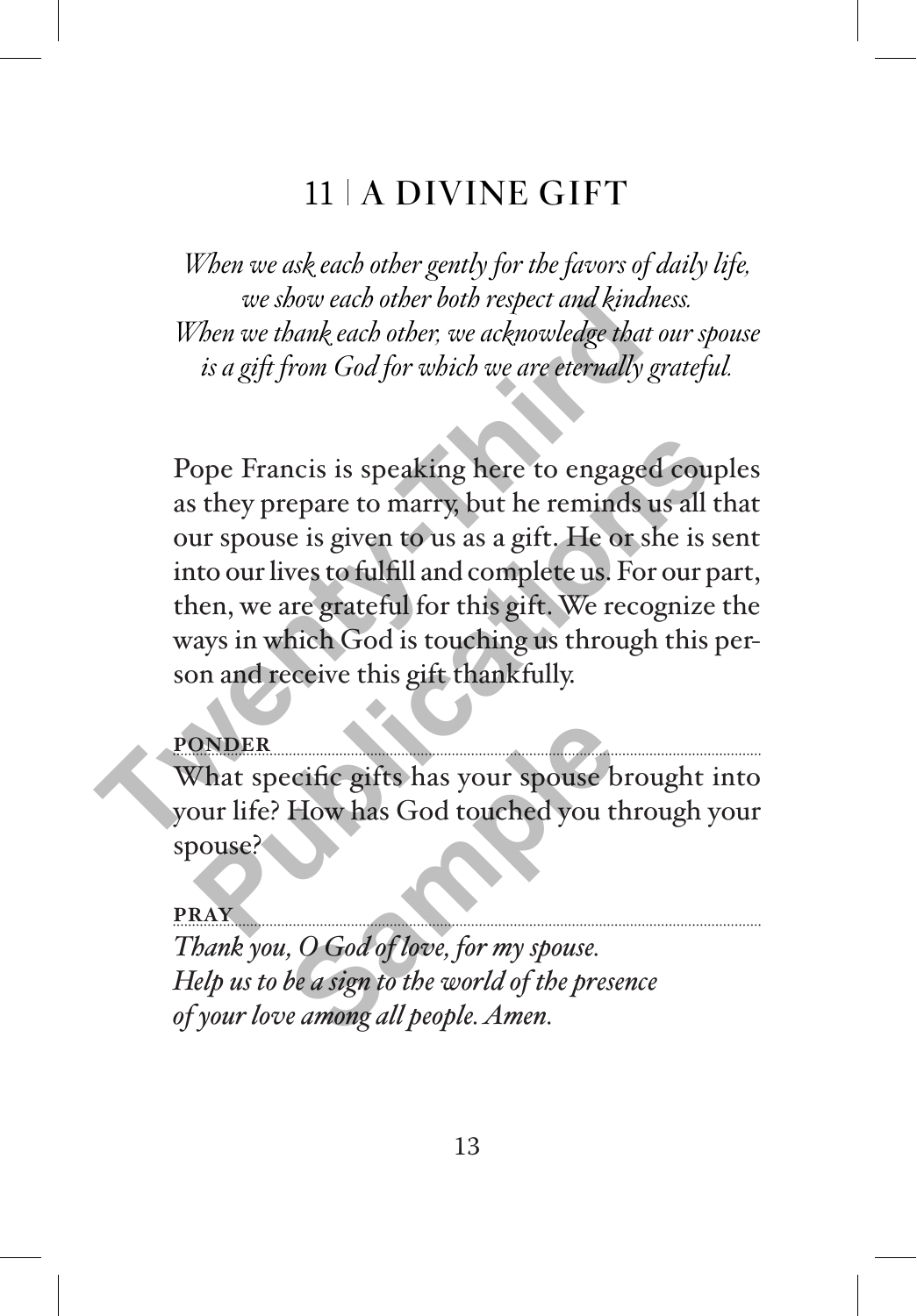# 12 GOD'S LOVE

*When a man and woman celebrate the sacrament of matrimony, God enters into their marriage, and others see God in them. Like an icon, their marriage demonstrates and makes present God's own love.* 

An icon is an image that conveys what it is. Marriage conveys the love that God has for us, as Pope Francis tells us. Because of this, marriage is terribly important to us. No other icon of love is as powerful as two people joined as one, living in love, forgiving each other for their faults, sharing meals, welcoming children into their lives, and opening their door to neighbors, friends, and even to strangers. This is an icon of God. of matrimony, Goa enters into their marriage, a<br>others see God in them. Like an icon, their marriage, a<br>demonstrates and makes present God's own lot<br>demonstrates and makes present God's own lot<br>conveys the love that God ha icon is an image that conveys what it is. Marriage<br>weys the love that God has for us, as Pope Francis<br>sus. Because of this, marriage is terribly important<br>as. No other icon of love is as powerful as two peo-<br>joined as one,

## **PONDER**

What does your marriage convey to those who see and know you? How do others see the face of God in your marriage? **Sample 1999**<br> **Sample Concept State 1999**<br> **Sample 2014**<br> **Sample 2014**<br> **Sample 2014**<br> **Sample 2019**<br> **Sample 2019**<br> **Sample 2019**<br> **Sample 2019**<br> **Sample 2019**<br> **Sample 2019**<br> **Sample 2019**<br> **Sample 2019**<br> **Sample 2019** 

#### **PRAY**

*We thank you, O God, because through marriage we can see how you love and forgive us. May we always trust in your love. Amen.*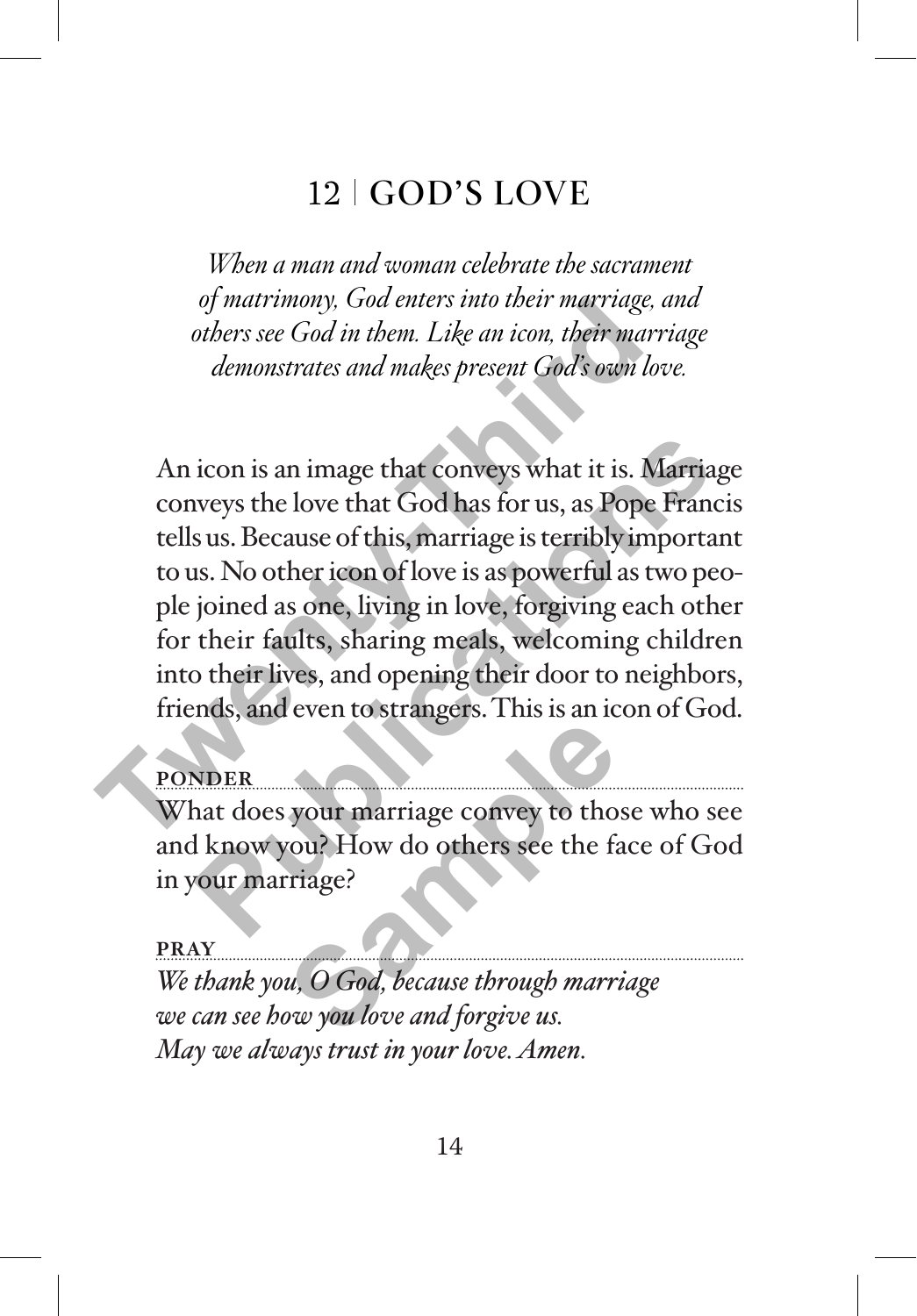## 13 | MAKE PEACE

*Here is the secret to long-lasting and happy love: it is knowing that love is stronger than any argument or disagreement you might have. Therefore, end each day with forgiveness and peace.* 

Pope Francis reminds us that even if we have been angry, even if a plate was thrown, we should always remember this: we must never finish the day without making peace with each other! A kiss, a hug, or a single word of kindness. This is the secret that protects love and creates a sense of happiness and trust. We trust that we will forgive in the end and sleep with the comfort of love. It is knowing that love is stronger than any argin or disagreement you might have. Therefore end each day with forgiveness and peace.<br>Pope Francis reminds us that even if we have any, even if a plate was thrown, we should ope Francis reminds us that even if we have been appry, even if a plate was thrown, we should alware member this: we must never finish the day with ut making peace with each other! A kiss, a hug, of single word of kindness

**PONDER**

How do we as a couple forgive each other? How do we end our arguments with love?

**PRAY** *Give each of us the humility, O Jesus, to admit that nothing is more important to us than living with our love for each other. Amen.*  **Sample 1999**<br>
We as a couple forgive each other<br>
and the property of us the bumility, O fesus, to add<br>
Sample to us the property of the property of the property of the property of the property of the property of the prope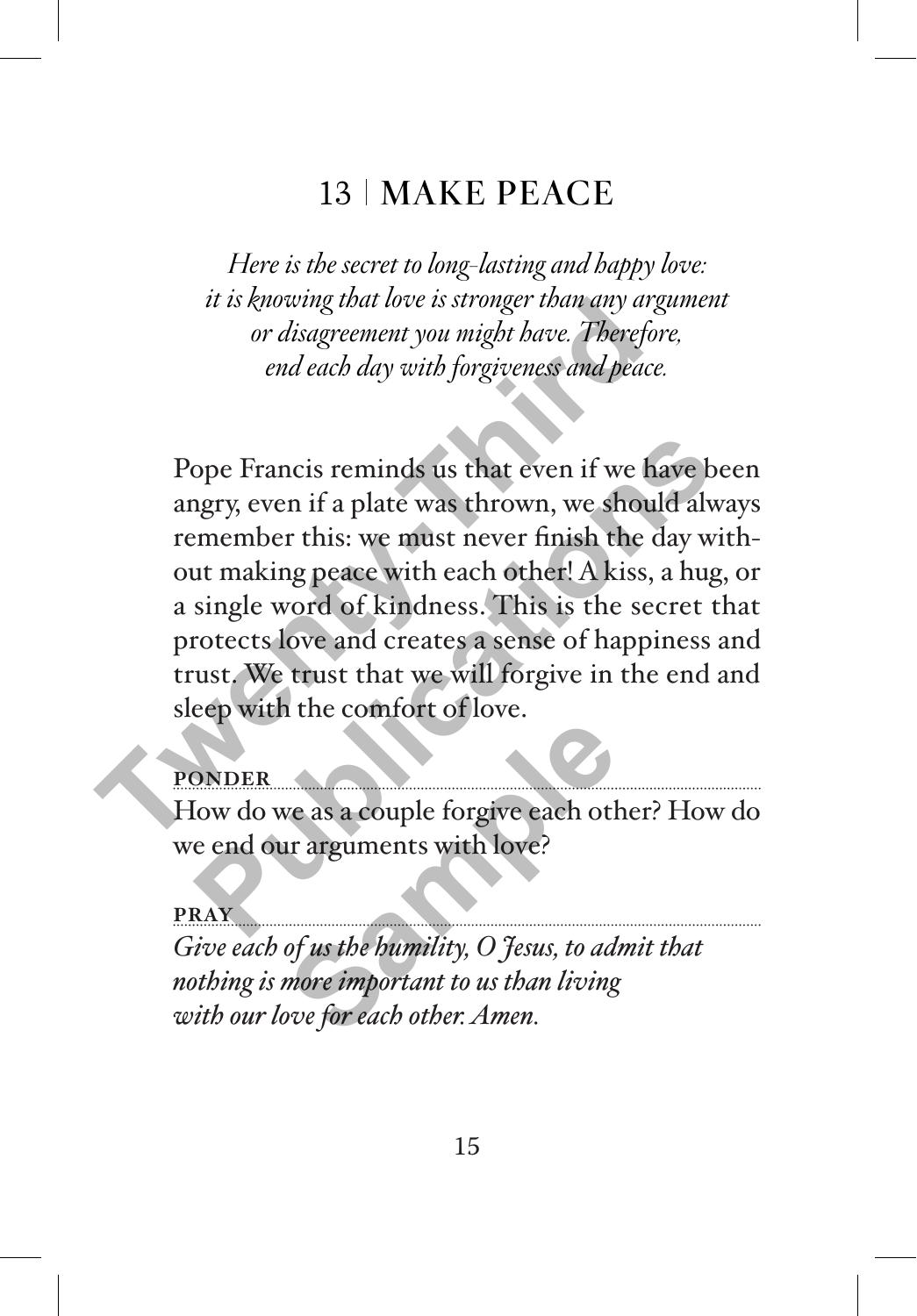# 14 LOVE IS THE BASIS

*It is wonderful as a family to share daily moments and big events: meals, trips, holidays, and the tasks of housekeeping; but it's also essential that you make sure there is love between you. Authentic love leads to great joy, and it all comes from encountering Jesus within the family setting.*

Pope Francis reminds us that it is not enough to own a house, go through the daily motions of life, and celebrate birthdays. We must also cultivate love, and we must do so intentionally. We do that by allowing Jesus to be our source of grace and our teacher: learning from him how to forgive, how to embrace, and how to practice the art of self-giving love as he did on the cross. This is what leads to "authentic love." *Events: meats, trips, poutaays, and the tasks of pouses*<br>*but it's also essential that you make sure there is a*<br>*between you. Authentic love leads to great joy, and*<br>*comes from encountering Jesus within the family same* be Francis reminds us that it is not enough to own<br>ouse, go through the daily motions of life, and<br>ebrate birthdays. We must also cultivate love, and<br>must do so intentionally. We do that by allowing<br>us to be our source of

#### **PONDER**

Think about the ways that self-giving love is practiced in your marriage, between you as spouses and among your family members. s. This is what leads to "auther<br>auther ways that self-giving low<br>the ways that self-giving low<br>framily members.<br>**Example 18 and 20 and 20 and 30 and 30 and 30 and 30**<br>grade of dying to ourselves, O <del>J</del>

#### **PRAY**

*We accept the grace of dying to ourselves, O Jesus, and we imitate you as we treat each other with love. Amen.*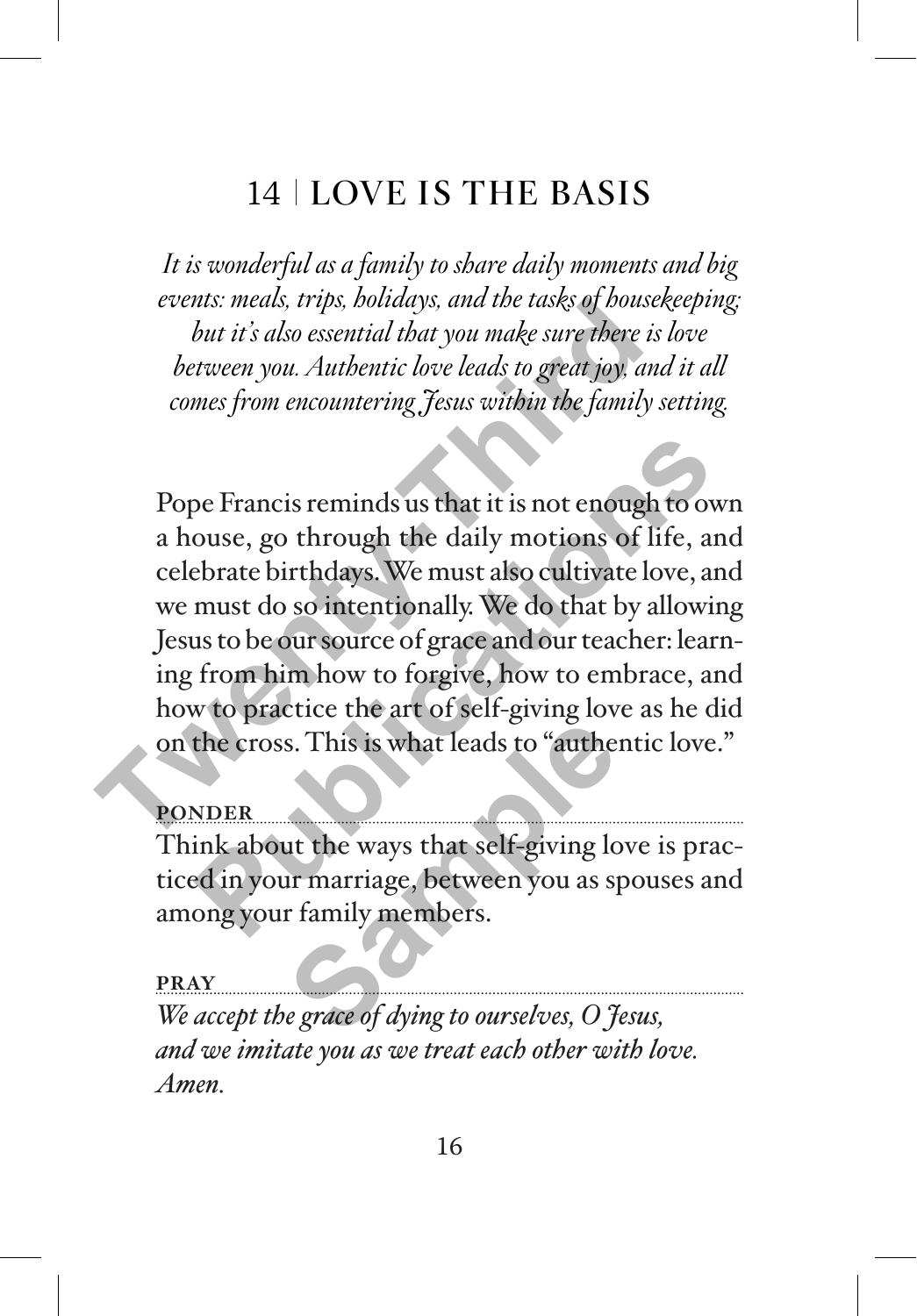# 15 A JOURNEY OF FAITH

*At the moment of the wedding, a couple doesn't know what joys and pains await them in marriage. They're setting out on a journey together, like Abraham and Sarah did. That is what marriage is! We set out and walk together hand in hand, putting ourselves in the Lord's powerful hands.*

When you walk in the forest of life, you do not always know what may be around the next bend on the pathway. Pope Francis wisely teaches us that marriage is also like that. Who can know on the day of the wedding what will come along in life: children or no children, illness or wellness, poverty or wealth? Love is stronger than them all. For the point of the same of the same of the same of the same of the same of the same of the same of the same of the same of the same of the same of the same of the same of the same of the same of the same of the same of t Then you walk in the forest of life, you do not alway<br>now what may be around the next bend on the pat.<br>ay. Pope Francis wisely teaches us that marriage<br>so like that. Who can know on the day of the we<br>ing what will come alo

### **PONDER**

Think back over the journey of your marriage and talk together about the ups and downs, the surprises and the unexpected turns in the road. How do you now see God's hand in all of that? Example the set of the set of your means of your measurement of your measurement of your measurement of the set of the set of the set of the set of the set of the set of the set of the set of the set of the set of the set

**PRAY** *Walk with us, O Lord, as we continue on this lifelong journey of marriage and love. Fill us with trust in you. Amen.*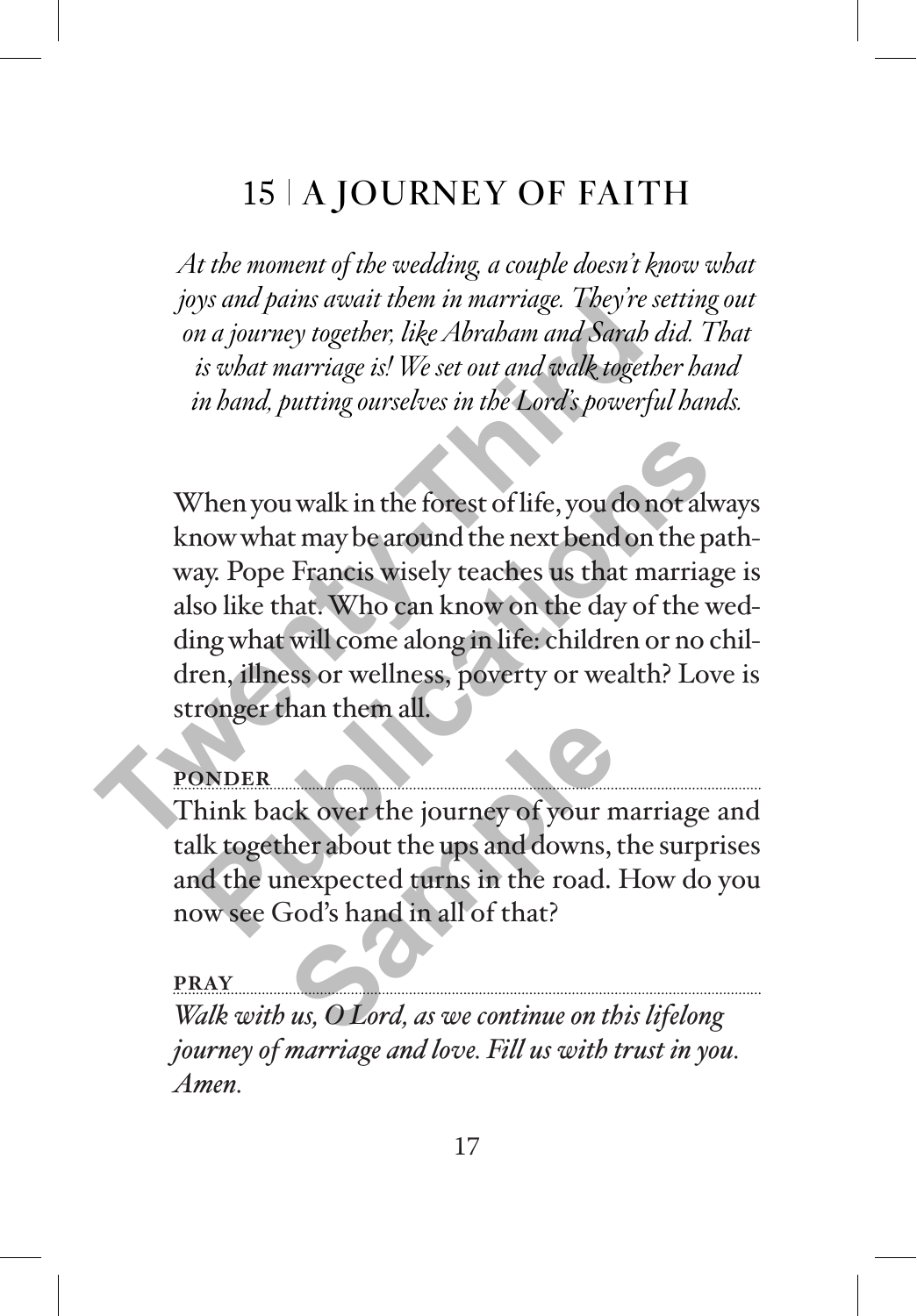## 16 WE NEED MARRIAGE

*The sacraments are not like parties! The sacrament of marriage is not merely about flowers, dresses, and receptions. Christians celebrate the sacrament of marriage because they know they need the grace that flows from it!* 

What Pope Francis is pointing out here reminds us of the words of the rite of marriage. We might say something like this: "Honey, I will love you in good times and in bad, in sickness and in health. I promise to love you and honor you all the days of my life." These powerful words open up for us the grace of the sacrament. Only in that grace can we live in the covenant of marriage. of marriage is not merety about flowers, areases, a<br>receptions. Christians celebrate the sacrament of machines free the grace that flows free because they know they need the grace that flows free SC what Pope Francis is po hat Pope Francis is pointing out here reminds us<br>the words of the rite of marriage. We might say<br>nething like this: "Honey, I will love you in good<br>es and in bad, in sickness and in health. I prom-<br>to love you and honor yo

## **PONDER**

Think about the ways in which you love and honor your spouse. Connect such love to its source: God's love flowing freely into your heart. **Sample 1999**<br>
In the ways in which you love<br>
See Some the Source to its source that<br>
Sample of the some of the Wonderful sacration<br>
Contains to which we have given our head

#### **PRAY**

*Thank you, O Lord, for the wonderful sacrament of marriage to which we have given our hearts; in marriage we encounter your own sacred heart. Amen.*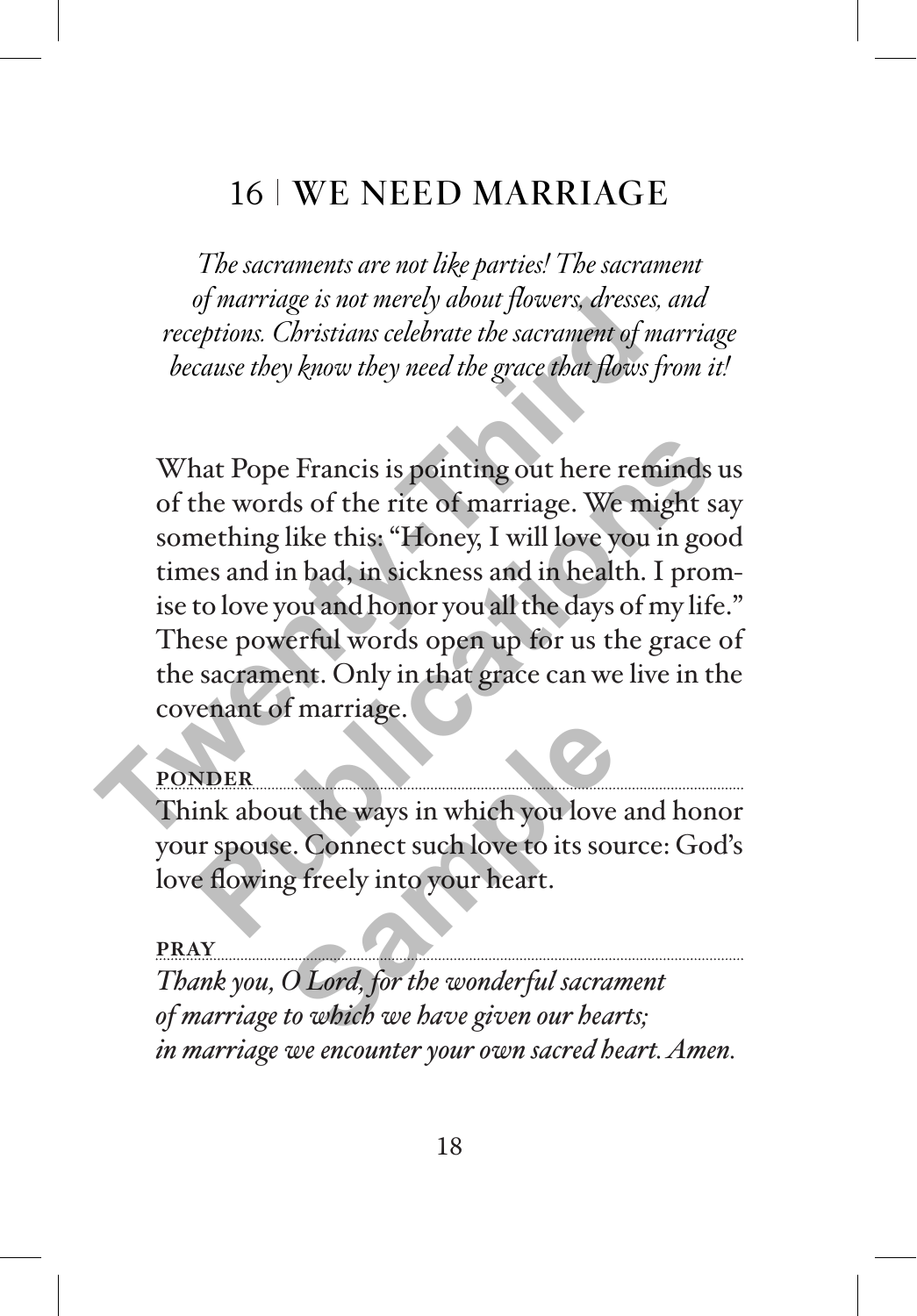# 17 | PRAY TOGETHER

*I encourage you to pray together from time to time as a family. When the husband prays for his wife and the wife prays for her husband, the marriage bond becomes strong; one praying for the other.*

Pope Francis wants us to pray together. We might ask: how can we? Prayer is something personal, and besides, there is never a good time, a moment of peace. But praying together is also a matter of humility, of realizing that we need God, like the tax collector in Luke who began his prayer by admitting his need for God's mercy. Shared prayer is only possible for those who are willing to be vulnerable with each other. as a *famity. When the busband prays for his* and the wife prays for her busband, the marr<br>and the wife prays for her busband, the marr<br>bond becomes strong: one praying for the oth<br>Pope Francis wants us to pray together. W ope Francis wants us to pray together. We might as<br>ow can we? Prayer is something personal, and b<br>des, there is never a good time, a moment of peac<br>ut praying together is also a matter of humility,<br>alizing that we need God

### **PONDER**

Is it possible for us to pray together as a family? Can we begin by praying the Our Father together around the table? Can we pray for one another? Be for us to pray together as a<br>by praying the Our Father toge<br>Can we pray for one another<br>teach us to pray. Help us now as a<br>ly to pray with each other as we

#### **PRAY**

*Jesus, you teach us to pray. Help us now as a couple and a family to pray with each other as we follow your pathway. Amen.*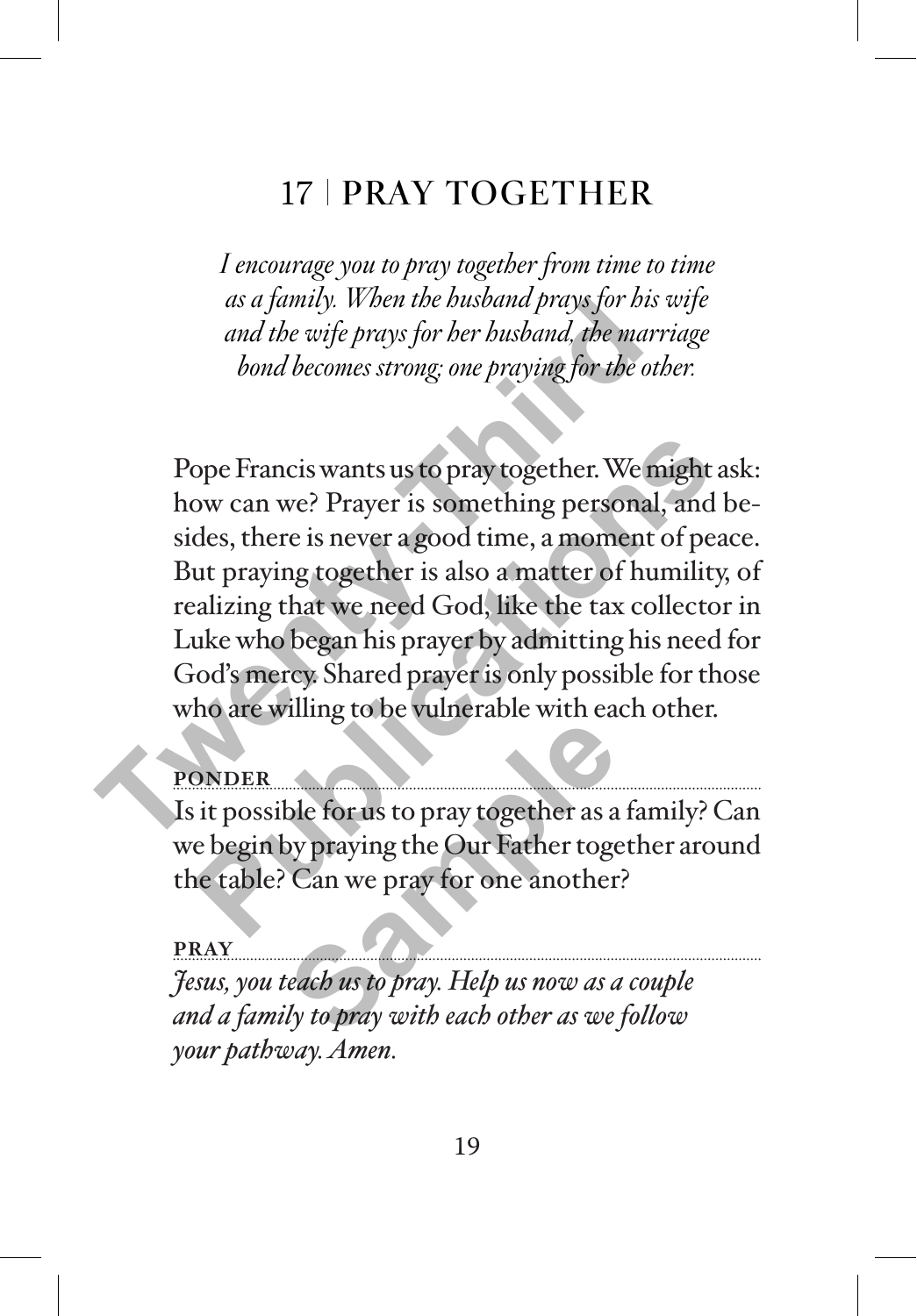## 18 | HARMONY

*The source of joy in our married and family life is the presence of God among us. It is God's love we experience and share with each other. This love is welcoming, merciful, and respectful toward all. God alone knows how to bring us together and create harmony out of diversity.* 

Pope Francis reminds us that the true joy that we experience in the family does not come from material objects or from the fact that everything seems to be going well. True joy comes from a profound harmony between persons, something that we all feel in our hearts and that makes us experience a sense of well-being and togetherness. presence of God among us. It is God's love we experimented and share with each other. This love is welcomin<br>merciful, and respectful toward all. God alone know<br>to bring us together and create barmony out of diverse<br>to brin pe Francis reminds us that the true joy that we<br>berience in the family does not come from mate-<br>objects or from the fact that everything seems<br>be going well. True joy comes from a profound<br>mony between persons, something t

### **PONDER**

Think back to a moment when there was a lack of harmony in your family. Can you see how it may have been caused by our failure to make God central? Example 18 a moment when there we<br>your family. Can you see how if<br>this *day*, *O Lord, and we welcon*<br>ily *life. May the love and forgive* 

#### **PRAY**

*We offer you this day, O Lord, and we welcome you into our family life. May the love and forgiveness you demonstrate for us prevail among us all. Amen.*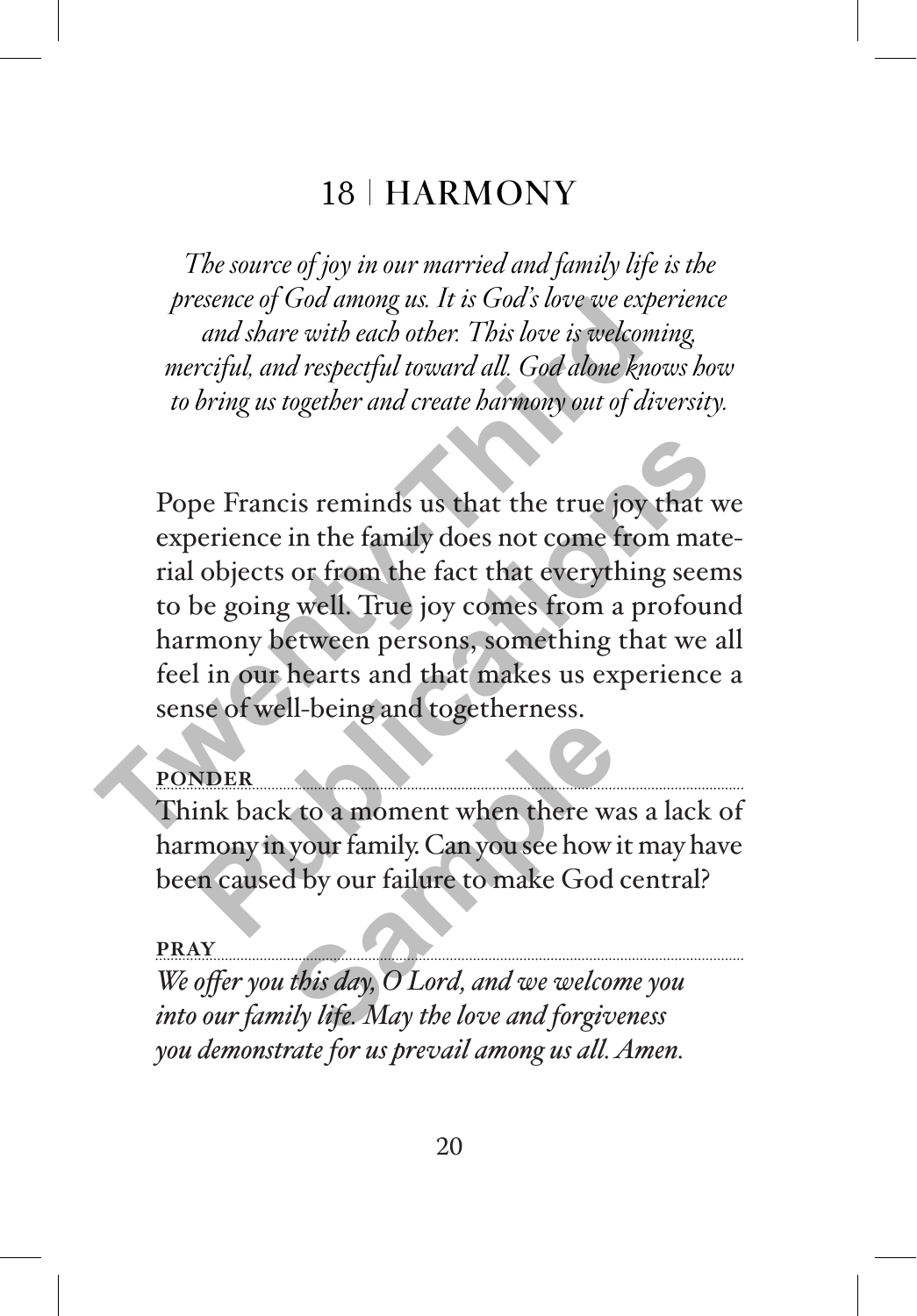## 19 A COMMUNITY

*A family is a sort of "religious community." Like sisters or brothers, married couples and their children live a "vowed life" of permanence, fidelity, and love. The community of the family is bigger than the persons that belong to it. It is the sacred place where one learns to love, and it is the center of human life.* 

Pope Francis reminds us that a family is made up of real people who love, talk together, and make selfsacrifices for one another. As such, we can plainly see that the family is the driving force of the world and of history. Our personality develops in the family: by growing up with our mom and dad, our brothers and sisters, and by breathing in the warmth of the home. or *orothers*, *married couples and their contants*<br>*a* "*vowed life*" *of permanence, fidelity, and love*<br>*community of the family is bigger than the per*<br>*that belong to it. It is the sacred place where*<br>*learns to love, Publications to love, and it is the center of buman tife.*<br>
pope Francis reminds us that a family is made up<br>
all people who love, talk together, and make selecrifices for one another. As such, we can plain<br>
be that the f sters, and by breathing in the<br>sters, and by breathing in the<br>sons of love" do we teach in our<br>chead of the contract of the stern of the steel of the steel of the steel of the steel of the steel of the steel<br>seek to imitat

**PONDER**

What "lessons of love" do we teach in our family? How do we teach each other to practice self-giving love?

**PRAY** *Jesus, we seek to imitate you as we live in familycommunity with each other. Give us the courage to die to ourselves. Amen.*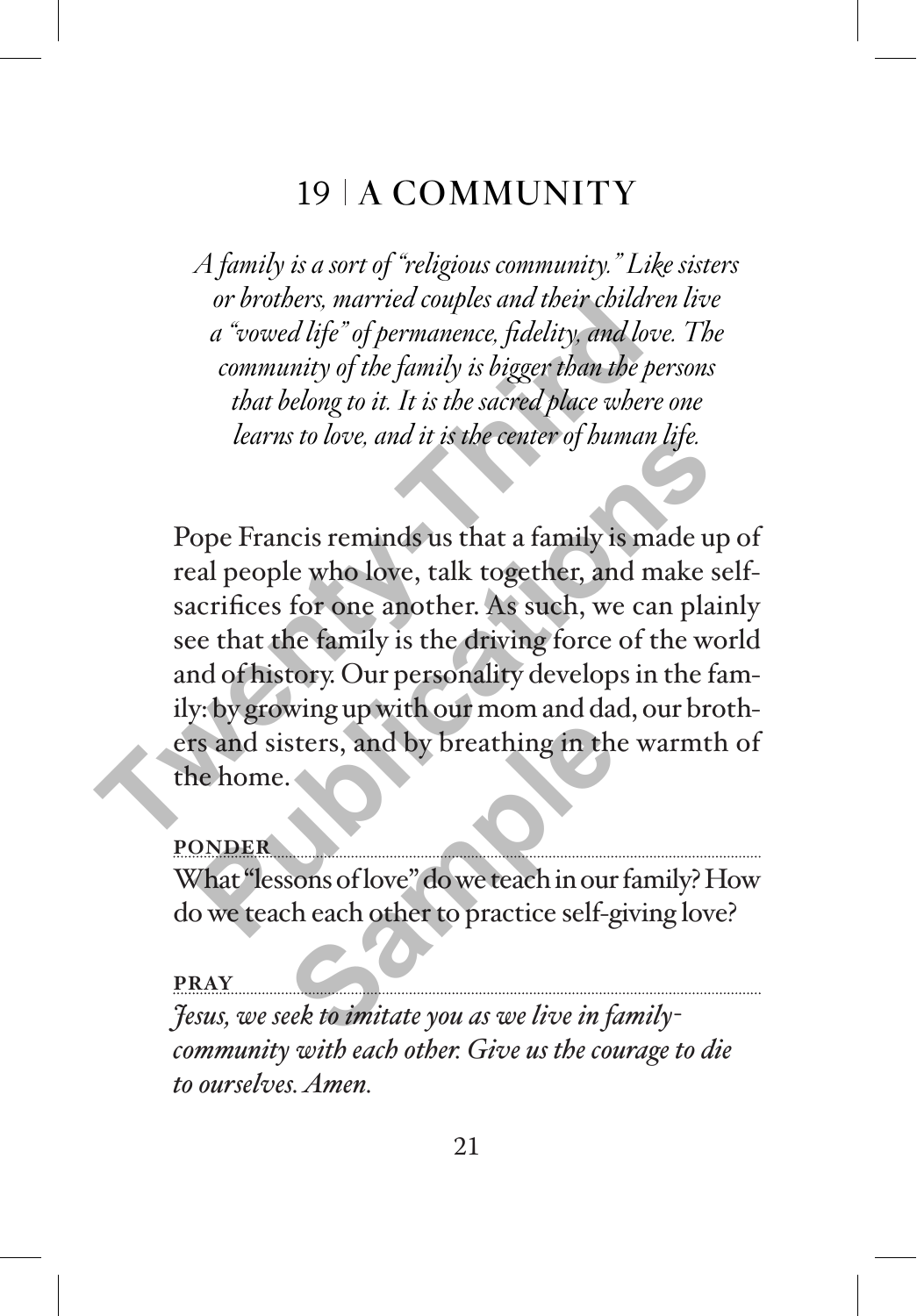# 20 WHEN LOVE FAILS

*When two people struggle but fail to love and make marriage work , and this happens often, we stand with them in solidarity. We feel their pain and we walk with them. We do not condemn them! In fact, we are close to them because they have suffered such loss.*

We would be foolish to think that every marriage will succeed. The pain of losing the one you have loved, of seeing love go cold, is terrible. The sense of helplessness as such a loss unfolds can lead us to great sadness and a sense of failure. Pope Francis knows this and calls us to reach out to those around us for whom marriage has failed. marriage work, and this happens often, we stand<br>them in solidarity. We feel their pain and we we<br>with them. We do not condemn them! In fact, we<br>close to them because they have suffered such lo<br>close to them because they ha Publication and the foolish to think that every marriage will<br>ceed. The pain of losing the one you have loved, of<br>ing love go cold, is terrible. The sense of helpless-<br>s as such a loss unfolds can lead us to great sad-<br>s a

#### **PONDER**

It won't take very much for you to bring to mind couples who have just not succeeded in marriage. How do you think God regards them? How have you reached out to them? **EXECUTE:**<br> **PONDER**<br> **Open our hearts with mercy and compassion, O Lord,**<br> **Open our hearts with mercy and compassion, O Lord,**<br> **Open our hearts with mercy and compassion, O Lord,** 

#### **PRAY**

*to walk with our sisters and brothers in their pain and loss. Amen.*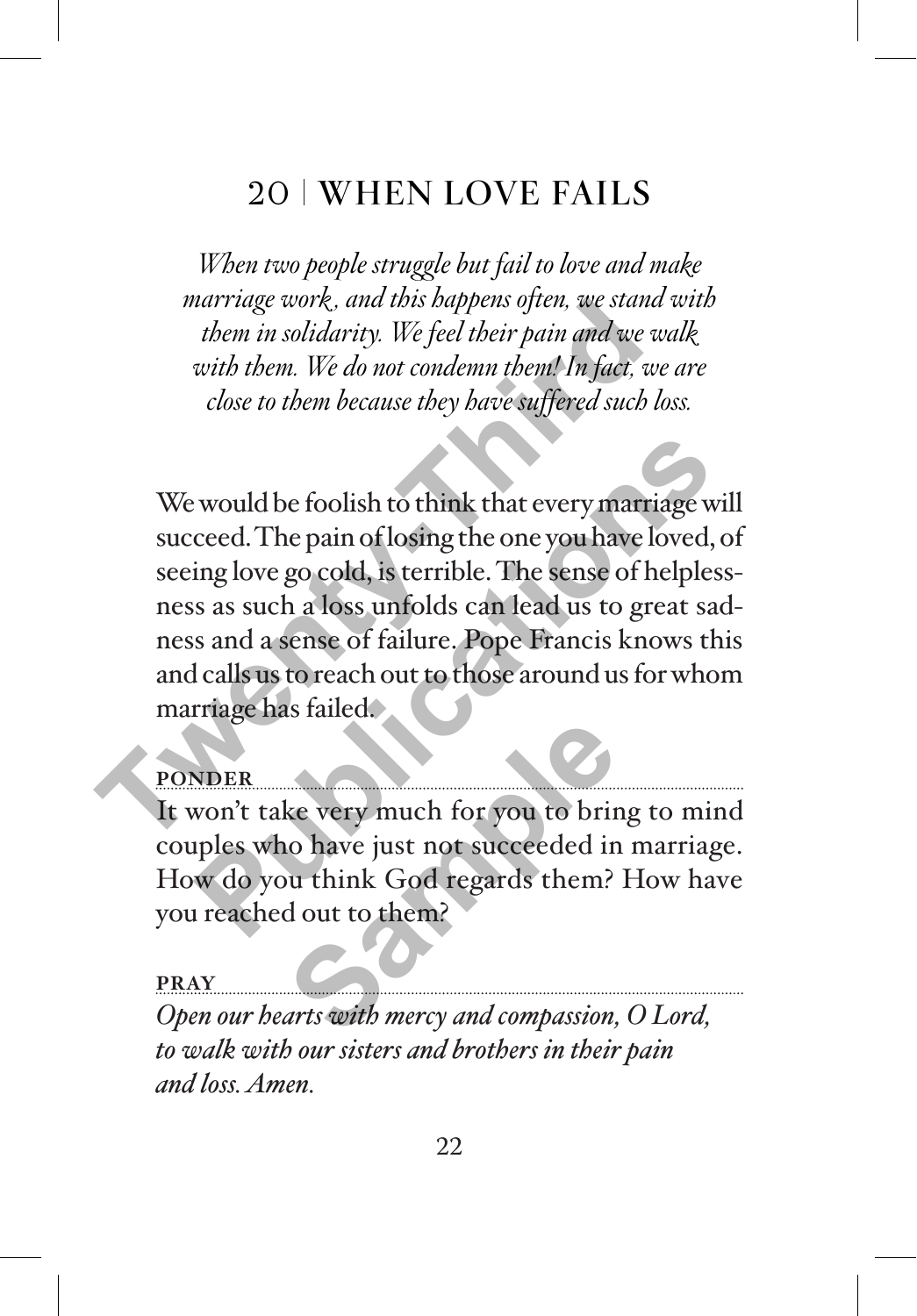# 21 HURTS AND WOUNDS

*One of the great marvels of married and family life is that every element of that life—childhood and youth, engagement and marriage, spousal intimacy and love, friendships and social life—are all included in God's healing touch. God heals every aspect of our lives.*

Pope Francis reminds us that God heals us. When we have wronged or hurt each other, forgiveness comes through Christ and the ministry of the church. On our part, we must be willing to work at restoring the wounded relationship, to forgive the other, and to forgive ourselves. Grace is more powerful than sin; the light overcomes the darkness. *That every element of that tye—contabood and<br>engagement and marriage, spousal intimacy and<br>friendships and social life—are all included in<br>bealing touch. God heals every aspect of our la<br>healing touch. God heals every asp* ope Francis reminds us that God heals us. When w<br>ave wronged or hurt each other, forgiveness com<br>nrough Christ and the ministry of the church. C<br>ur part, we must be willing to work at restoring th<br>ounded relationship, to f

### **PONDER**

What are the aspects of your marriage that most need healing? Open your own heart to the healing power of God. The dispects of your marriagrephy of the aspects of your marriagrephy of the side of the side and lame, grant us to the side what was lost by our self

#### **PRAY**

*Jesus, healer of the sick and lame, grant us the healing we need to restore what was lost by our selfish actions and words. Lead us back to your love. Amen.*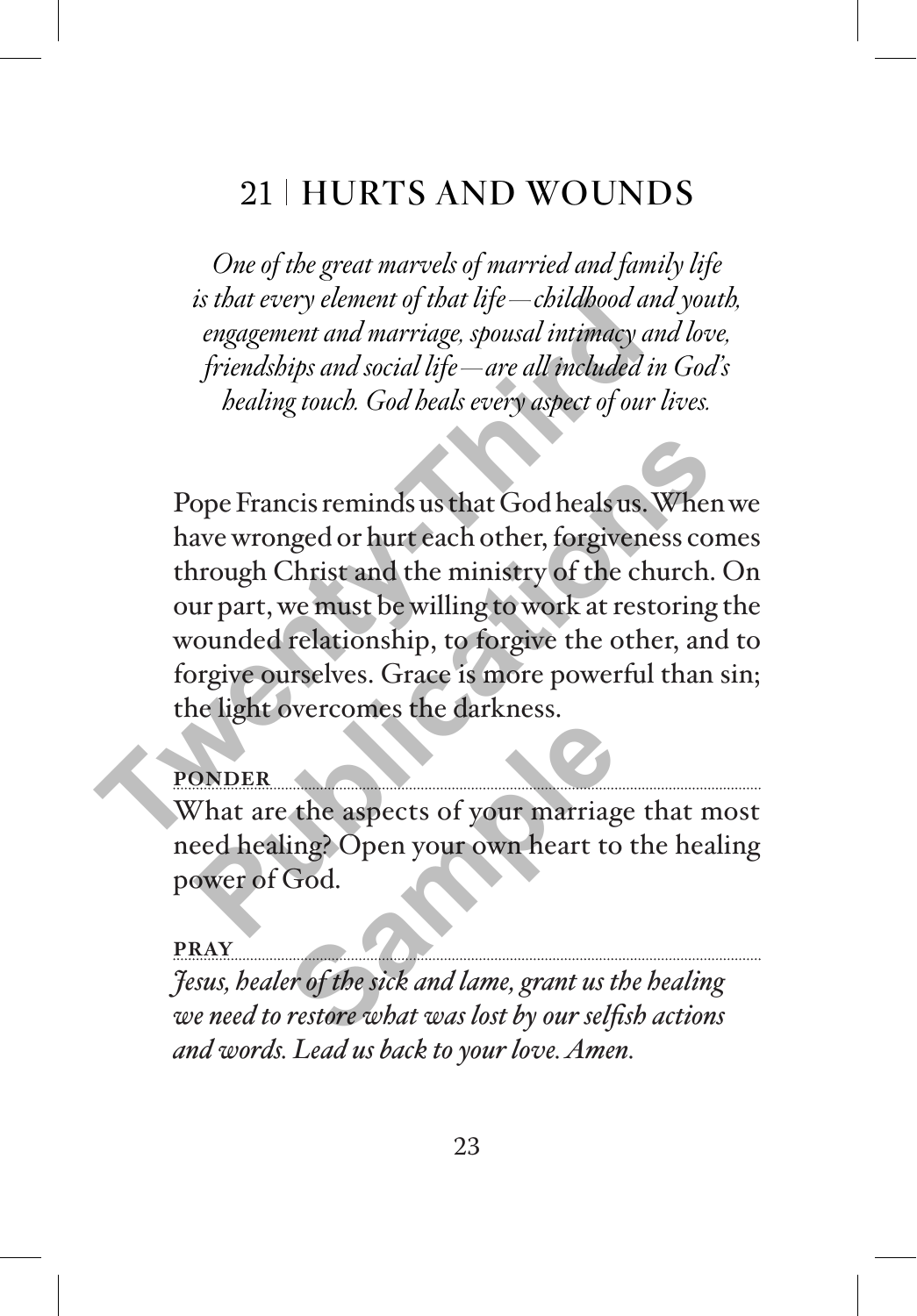# 22 FREE AND FAITHFUL LOVE

*In their sexual intimacy and loving, Christian spouses reflect the face of God. Such loving is an outward sign of the sacrament and a source of grace for the couple. It strengthens their union, teaches them selfgiving, and opens the door to the gift of children.* 

Pope Francis reminds us that in our sexual and romantic loving we are a sign to the world of permanence, fidelity, and the presence of God. We must carefully guard our romantic lives so they do not become demanding, violent, or selfish. If we mirror God's love to our spouse, we will learn to become attentive to each other, honest, kind, and tender. Such love is the kind that God shows to us. reflect the face of God. Such loving is an outward sign of the sacrament and a source of grace for t<br>couple. It strengthens their union, teaches them s<br>giving, and opens the door to the gift of childre<br>experiment and opens pe Francis reminds us that in our sexual and ro-<br>ntic loving we are a sign to the world of perma-<br>nce, fidelity, and the presence of God. We must<br>efully guard our romantic lives so they do not<br>come demanding, violent, or s

#### **PONDER**

Talk together about your romantic life. How does it reflect the sacred and profound divine love from which it flows? Find that God shows to us.<br>
The sacred and profound divine<br>
Sacred and profound divine<br>
Sacred and profound divine<br>
Sacred and profound divine<br>
Sacred and profound divine<br>
Sacred and profound divine<br>
Sacred and profound di

#### **PRAY**

*Father of all, we offer ourselves to you, body and soul, and ask you to form and shape us ever more in your image. Amen.*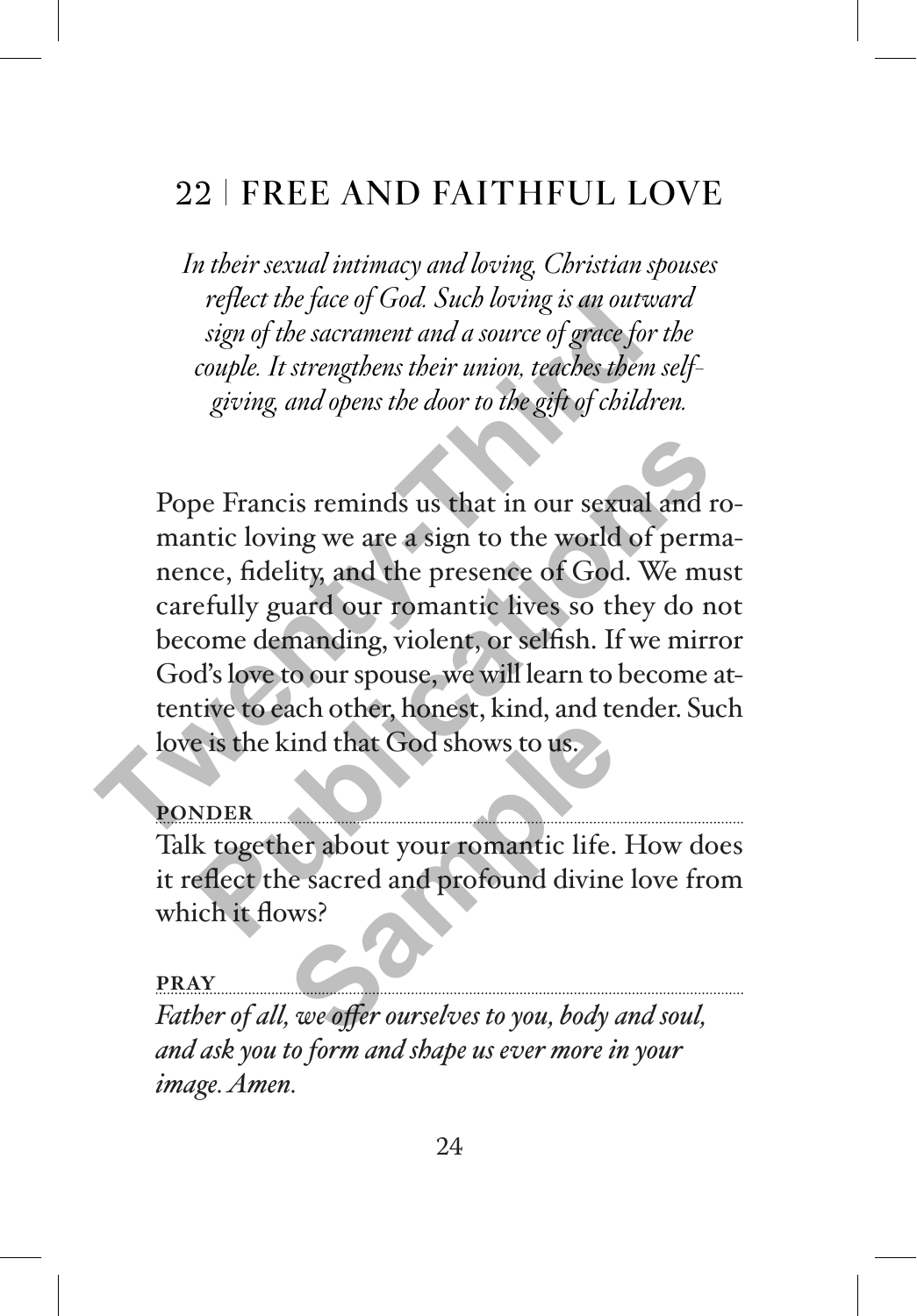## 23 GRANDPARENTS

*Grandparents play a vital role in family life. They participate in passing on our human and religious heritage and they provide a safety net for the children.*

We don't live alone, Pope Francis reminds us. Even if we are geographically distant from each other, we can remain spiritually close, helping each other grow in faith and trust in God. Not only can we reach out to each other at times of birth, death, and illness, but also to celebrate birthdays, holidays, and achievements in life. The love we have for each other is the basis of this. It reflects the love of God for us. They participate in passing on our buman and reporting the characterization of the characterization of the characterization of the control of the control of the characterization of the set of can remain spiritually close, For the don't live alone, Pope Francis reminds us. Eve<br>
we are geographically distant from each other, v<br>
in remain spiritually close, helping each other gro<br>
faith and trust in God. Not only can we reach of<br>
each other at

### **PONDER**

What are some ways that our extended family can play a larger role in how we grow in our faith? How can technology play a role in this endeavor?

**PRAY** *O God, you are the source of life and love for us. Draw us near to each other as a family—parents, children, grandparents, friends, and even neighbors so that we can all grow together in your loving embrace. Amen.* some ways that our extender<br>ger role in how we grow in our<br>lology play a role in this endear<br>*u* are the source of life and love for<br>ear to each other as a family—parandparents, friends, and even ne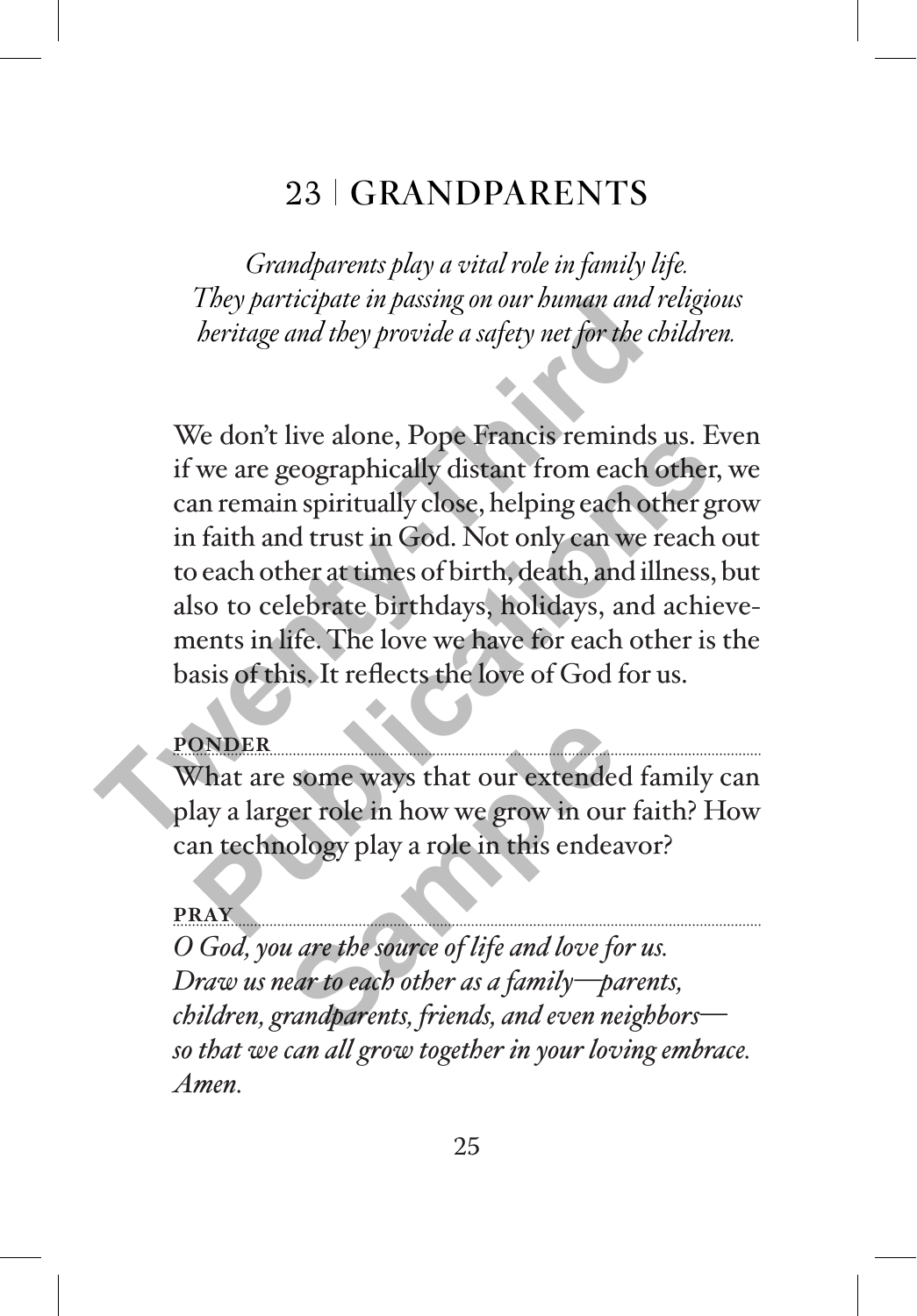# 24 GIVE YOURSELF FULLY

*In marriage, we give ourselves completely without calculation or reserve, sharing everything, both gifts and hardship, trusting in God's Providence.*

The art of self-giving love, Pope Francis reminds us, is vital to marriage. In self-giving love, we imitate Christ. Here we die to ourselves; we love our enemies; we turn the other cheek; we forgive seventy times seven times; we are tender instead of tough, kind instead of mean, and open instead of closed. We give it all without holding back, and it is love freely given. We trust that God is leading us just as God led Jesus on the way of the cross. calculation or reserve, sparing everytoing, both gang and bardship, trusting in God's Providence.<br>
The art of self-giving love, Pope Francis remin<br>
is vital to marriage. In self-giving love, we in<br>
Christ. Here we die to o e art of self-giving love, Pope Francis reminds us<br>
ital to marriage. In self-giving love, we imitate<br>
rist. Here we die to ourselves; we love our en-<br>
ies; we turn the other cheek; we forgive seventy<br>
nes seven times; we

## **PONDER**

How does your love for your spouse reflect the selfgiving love that Jesus showed to us all by accepting the cross? How does this self-giving love lead to joy for you? Figure 1993<br>
Samples of the United States of the United States of the United States of the United States of the United States<br>
Samples of the United States of the United States of the United States of the United States of

#### **PRAY**

*Jesus, you lead us on the way of self-giving love. Grant us the grace to love our spouse and family as you have loved us. Amen.*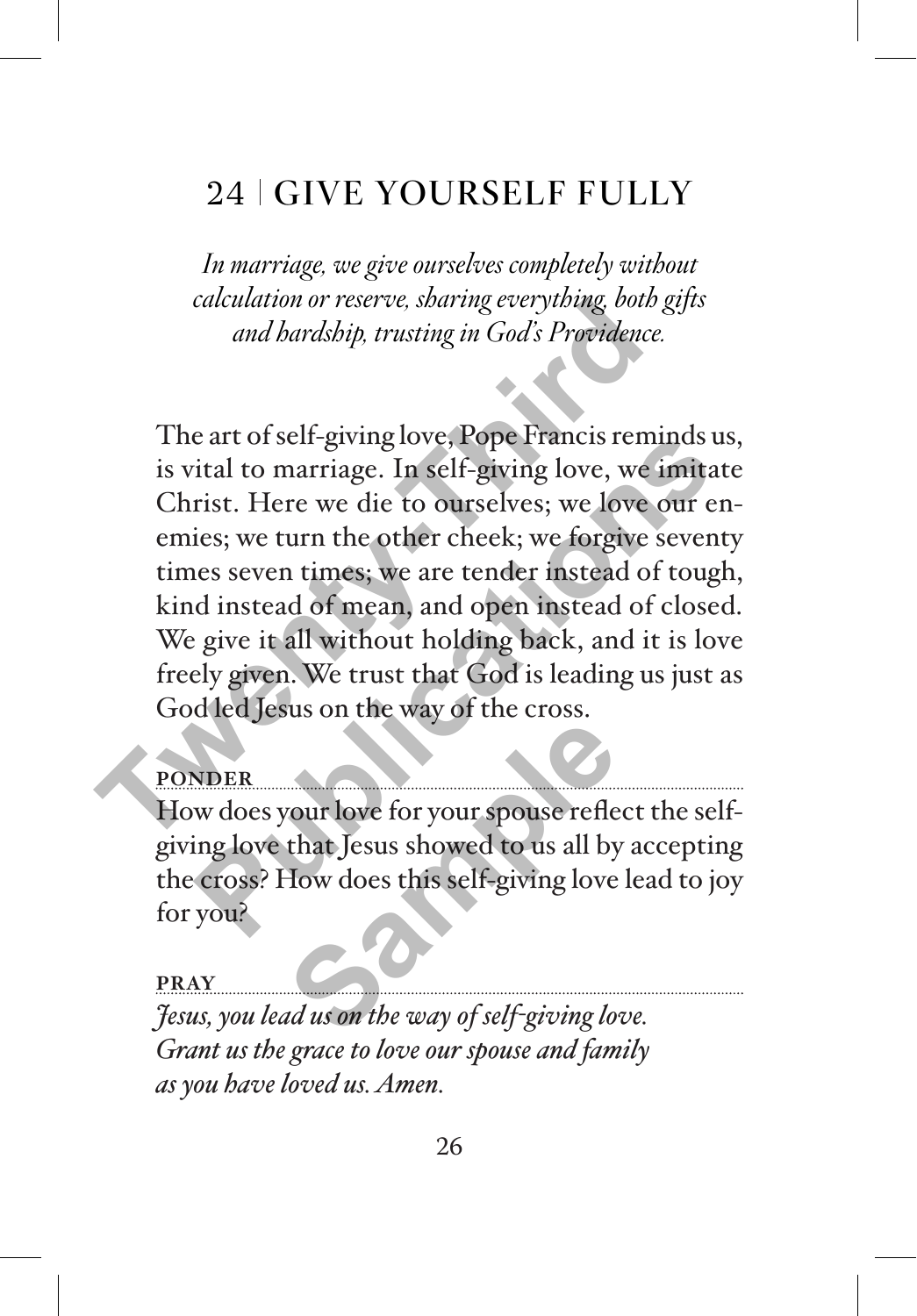# 25 PLAY WITH YOUR CHILDREN

*The daily availability of a father or mother to their children is very important. I like to encourage you to spend time with your children: talk with them, pray with them, and play with them.*

The gift of children offers us yet another way to give of ourselves—our money, our time, our attention, our mornings and evenings. On our part as parents, we learn to spend time with our children every day, playing with them, listening to them, offering them comfort, security, and affirmation. Even if we are busy with jobs or other matters, the daily life and shared meals of the home must be our number one priority. As parents, our vocation is to stay home. To their children is very mportant. I use to encourant to them, pray with them, and play with them<br>them, pray with them, and play with them<br>them, pray with them, and play with them<br>of ourselves — our money, our time, our a the gift of children offers us yet another way to gift of children offers us yet another way to gift our sure to ur mornings and evenings. On our part as parent e learn to spend time with our children every dailying with t

**PONDER**

To what sort of "dying to self" do the children in your life call you?

**PRAY**

*Mary, mother of Jesus, teach us to give up ourselves for the sake of our children, just as you did for Jesus. Help us to love them selflessly. Amen.* **Sample 1999**<br>
Sort of "dying to self" do the<br>
Sort of "dying to self" do the<br>
Sall you?<br>
Samples to give up to the proof fless, teach us to give up of our children, just as you did j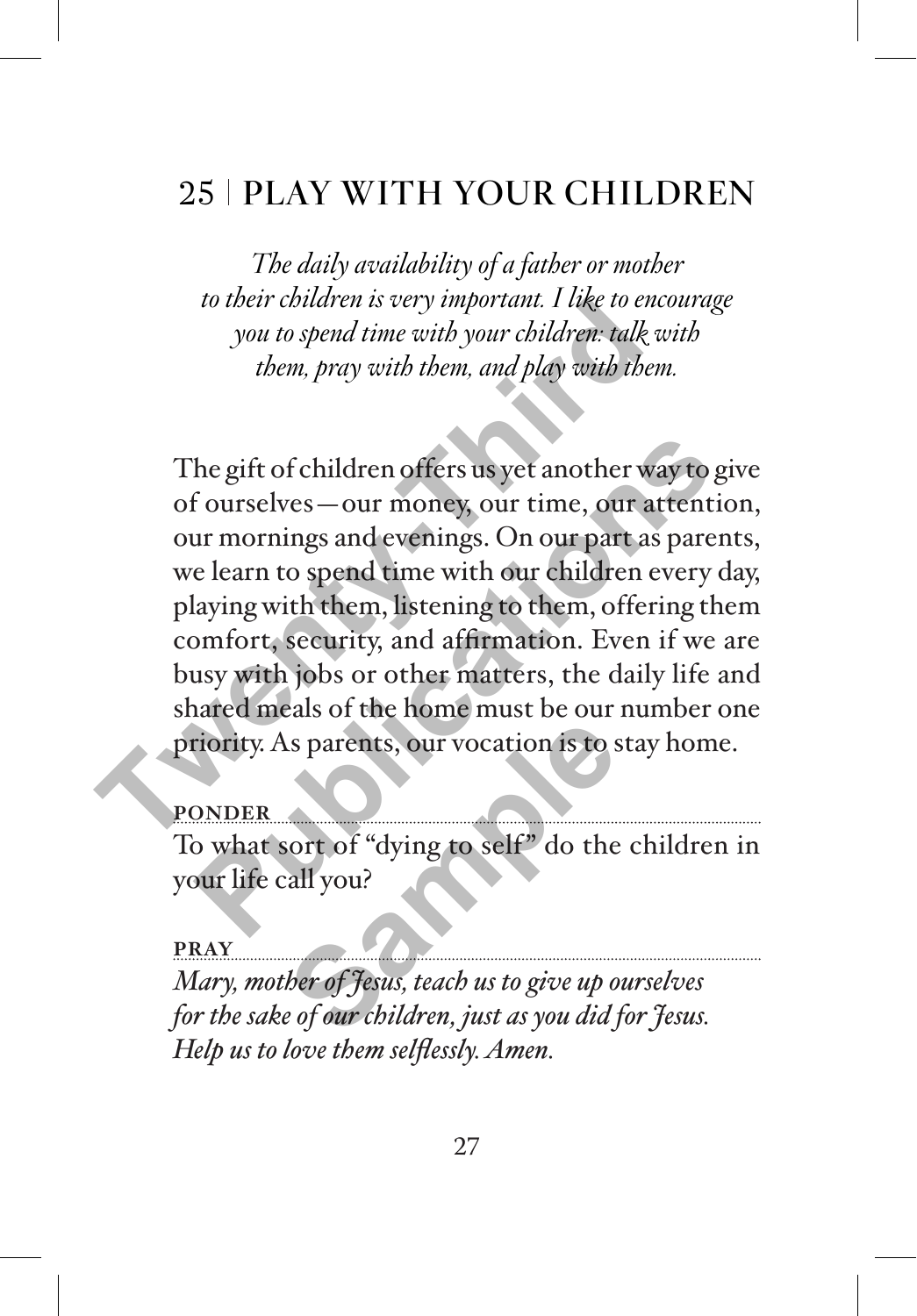## 26 HOLY WEDDINGS

*Everyone wants a lovely wedding, but what makes a wedding full and deeply true is always the presence of the Lord. It is the grace that comes from him that binds two people together. It is the presence of Jesus that offers the "good wine."* 

Pope Francis is speaking here to a group of engaged couples, but his advice is well taken by us all. Our household, our family, our relationship as spouses each must have within it the presence of Christ. As a couple, then, plan to make your wedding day and your marriage a chance to give yourself to others rather than expecting gifts from them. makes a weaang juu and aeepty true is away<br>the presence of the Lord. It is the grace that con<br>from him that binds two people together. It is to<br>presence of Jesus that offers the "good wine."<br>Pope Francis is speaking here t pe Francis is speaking here to a group of engaged<br>uples, but his advice is well taken by us all. Our<br>usehold, our family, our relationship as spouses—<br>th must have within it the presence of Christ. As<br>ouple, then, plan to

#### **PONDER**

How does your relationship as a couple serve the world? This may seem like an odd question but only if you become servant lovers can your marriage succeed. **Sample 1989**<br>
Sample may seem like an odd question<br>
Servant lovers can your marria<br>
Sample marria at Cana to do w.<br>
Sample of the servants at Cana to do w.<br>
Servants at Cana to do w.<br>
Servants at Cana to do w.

#### **PRAY**

*Just as you told the servants at Cana to do whatever Jesus told them to, Mary our dear mother, so lead us to follow Christ in our marriage. Amen.*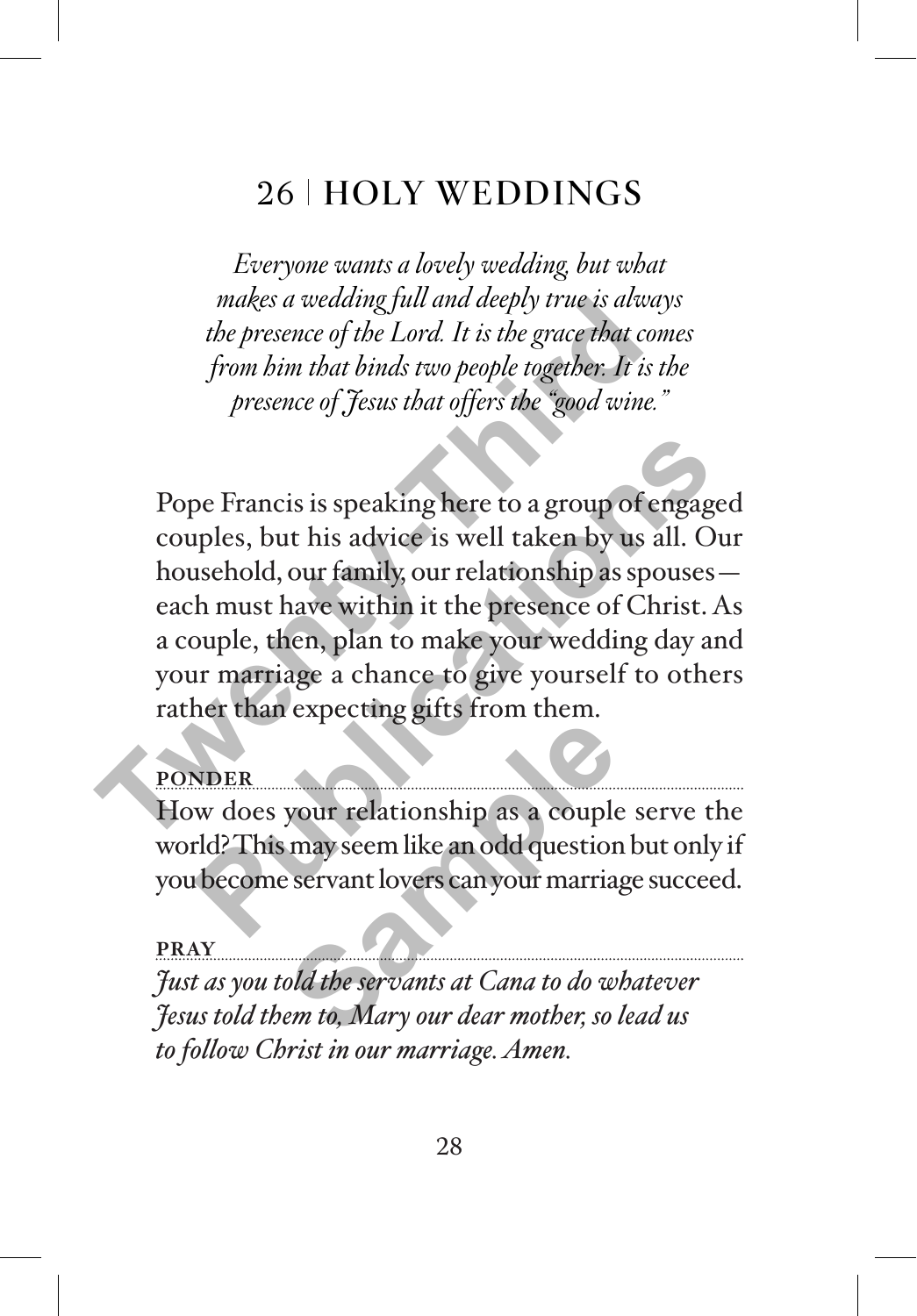# 27 | A GESTURE OF LOVE

*Every couple has a tussle now and then. To make peace at those times, it isn't necessary to call the United Nations to come to the house and settle things. A little gesture is all you need: a kind touch or a word of forgiveness, that's all, and then let it be! And tomorrow begin again.*

It is true that married life has many difficulties: work, not enough money, problems with the children...and often the husband and wife become irritable and argue. Do not be sad about this: this is the human condition. In the end, if we back up a step, offer each other a moment of tenderness, and remember that our love for each other is more important that winning the argument, then love wins! at those times, it isn't necessary to call the Ontreat<br>to come to the bouse and settle things. A little go<br>is all you need: a kind touch or a word of forgit<br>that's all, and then let it be! And tomorrow begin<br>that's all, an <sup>2</sup> is true that married life has many difficultie<br>ork, not enough money, problems with the ch<br>ren...and often the husband and wife become i<br>table and argue. Do not be sad about this: this<br>ne human condition. In the end, i

#### **PONDER**

How important is it for me to "always be right" when we discuss things as spouses or as a family? How can I step back and be the "big one" more often? at winning the argument, the<br>portant is it for me to "always be<br>sthings as spouses or as a fami<br>k and be the "big one" more of<br>foseph, grant us the peace of heat

**PRAY** *Dear Saint Joseph, grant us the peace of heart and tranquility of life that prevailed in your home with Jesus and Mary. Amen.*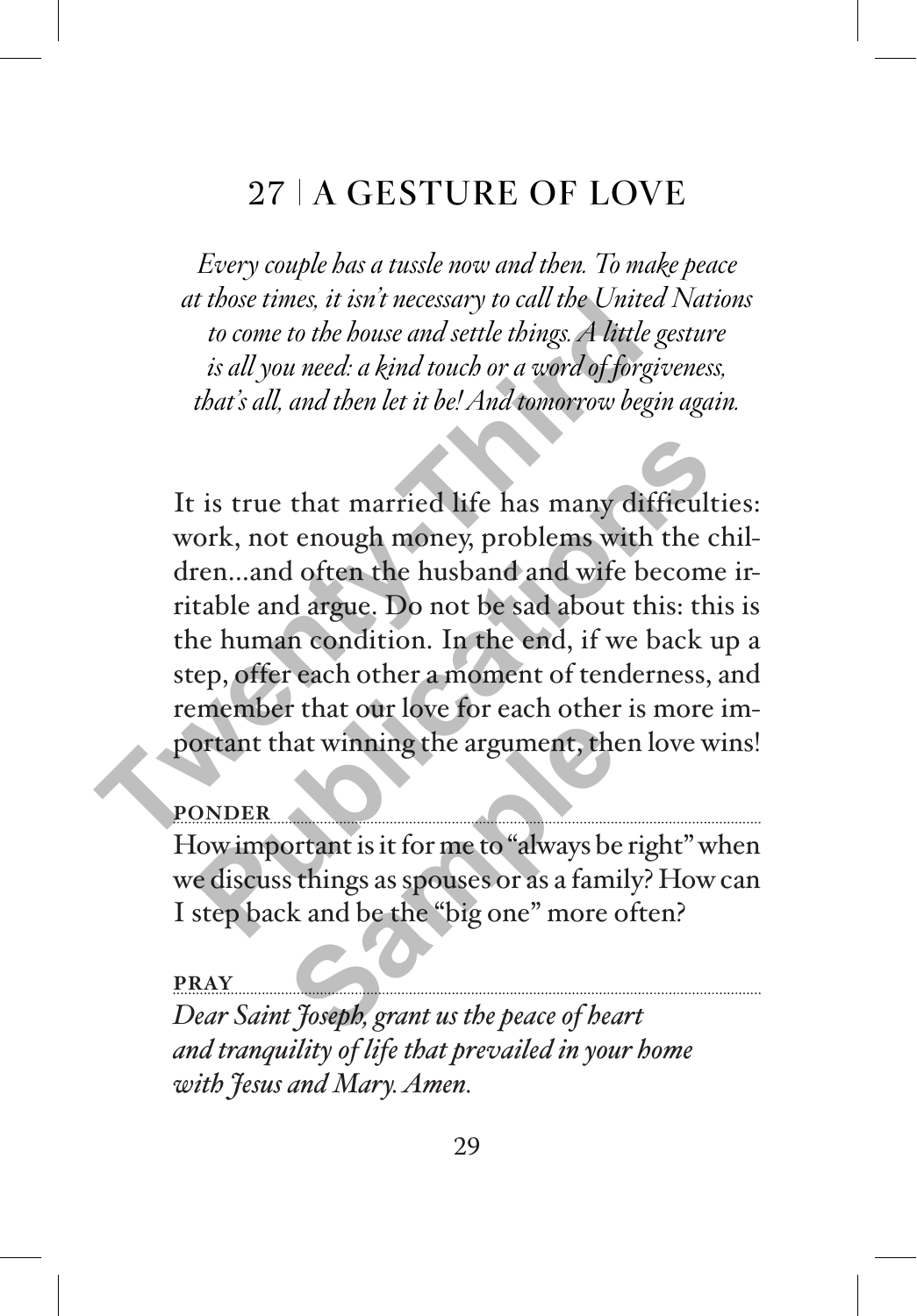# 28 THREE MAGIC PHRASES

*There are three things we can say to each other that are always needed, three ways of expressing love that need to be said at home: "May I?" "Thank you," and "I'm sorry."* 

Pope Francis is giving us a key in these three magic phrases. Number one: "May I, please?" allows us to be gentle with our spouse. Number two: "Thank you, honey." We thank each other for what we do for one another. Number three: Since we all make mistakes, that other phrase which is a bit hard to say but which needs to be said is: "I am so sorry. Please forgive me." With these three phrases your marriage will go forward in peace. atways needed, three ways of expressing love that n<br>be said at home: "May I?" "Thank you," and "I'm s<br>Pope Francis is giving us a key in these three<br>phrases. Number one: "May I, please?" allow<br>be gentle with our spouse. Nu pe Francis is giving us a key in these three magic<br>rases. Number one: "May I, please?" allows us to<br>gentle with our spouse. Number two: "Thank<br>1, honey." We thank each other for what we do<br>one another. Number three: Since

### **PONDER**

Think back over the past week and recall each time these three phrases were used in your marriage. Think also about times when they could have been used but were not. Find the past week and recall<br> **Sample phrases were used in your about times when they could**<br>
ere not.<br>
Find the *sample was a desire to treat one* 

#### **PRAY**

*Gentle Jesus, create in us a desire to treat one another with the reverence and respect that shows our love flowing from your sacred heart. Amen.*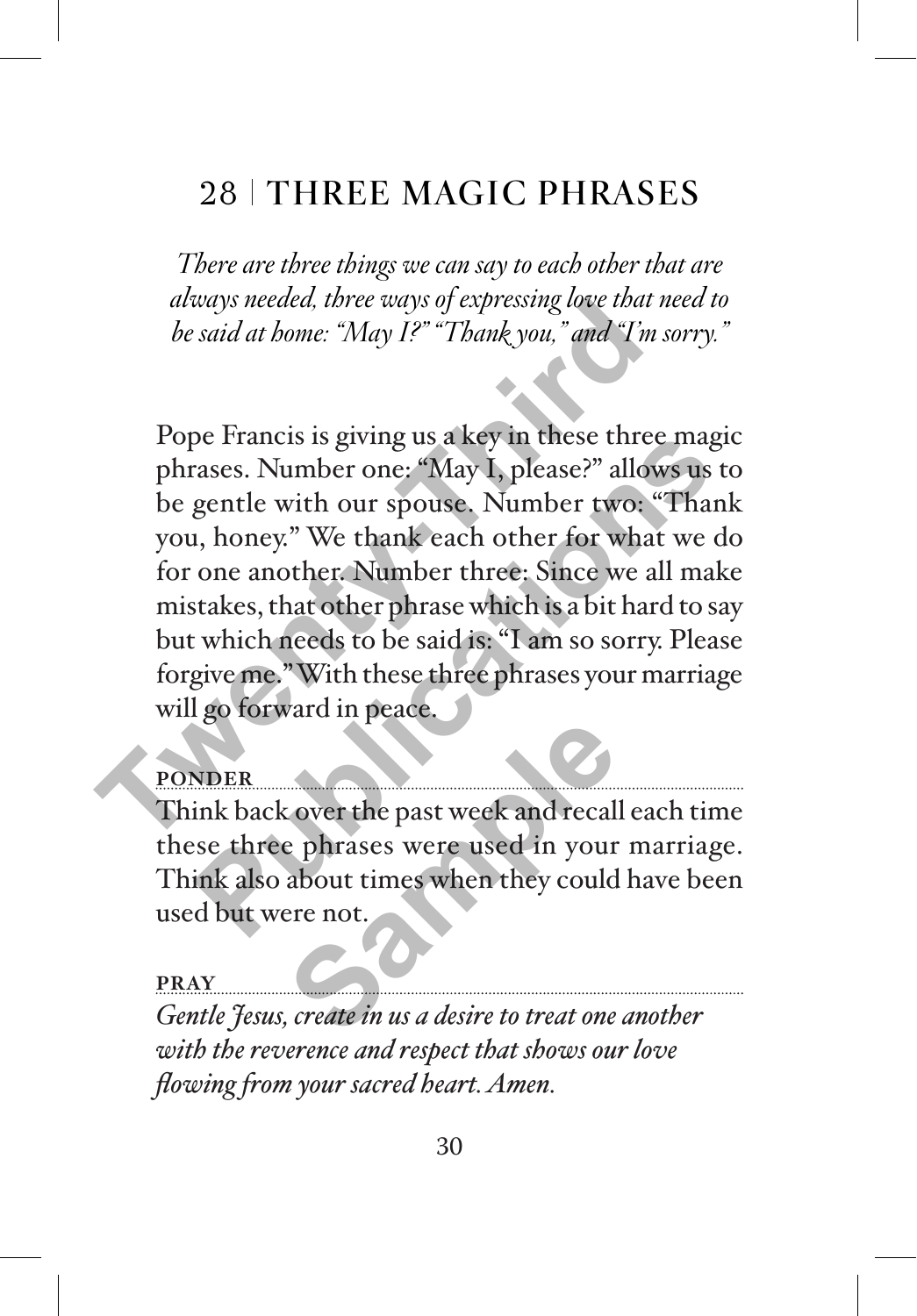# 29 COUPLES WHO STRUGGLE

*Every marriage is blessed and made holy by the love of Christ. That love is able to sustain their love and renew it when it becomes lost, wounded, or simply tired. The love of Christ can restore the joy of living and loving together.*

We know that sometimes we spouses do wound and hurt each other. We seem to lose our way and our love. It is just at these times that we should let the ministry of the church through the sacraments tend to us and heal us. These are the times when we must also turn to each other again to ask forgiveness and express our love; the grace to do this comes only from Christ himself. *That love is able to sustain their love a*<br>*it when it becomes lost, wounded, or simply tired.*<br>*of Christ can restore the joy of living and loving i*<br>*We know that sometimes we spouses do wo*<br>hurt each other. We seem to We know that sometimes we spouses do wound an<br>urt each other. We seem to lose our way and or<br>we. It is just at these times that we should let the<br>inistry of the church through the sacraments ter<br>us and heal us. These are t

### **PONDER**

In what parts of your family life is healing needed? How can Christ help you sustain your love and renew it? Family life is heal<br>Christ help you sustain your<br>*love*, O Christ, and help us respo<br>*love*, O Christ, and help us respo<br>*ur grace. Give us as a couple the* 

#### **PRAY**

*Lead us to love, O Christ, and help us respond through your grace. Give us as a couple the joy of sharing our lives. Amen.*